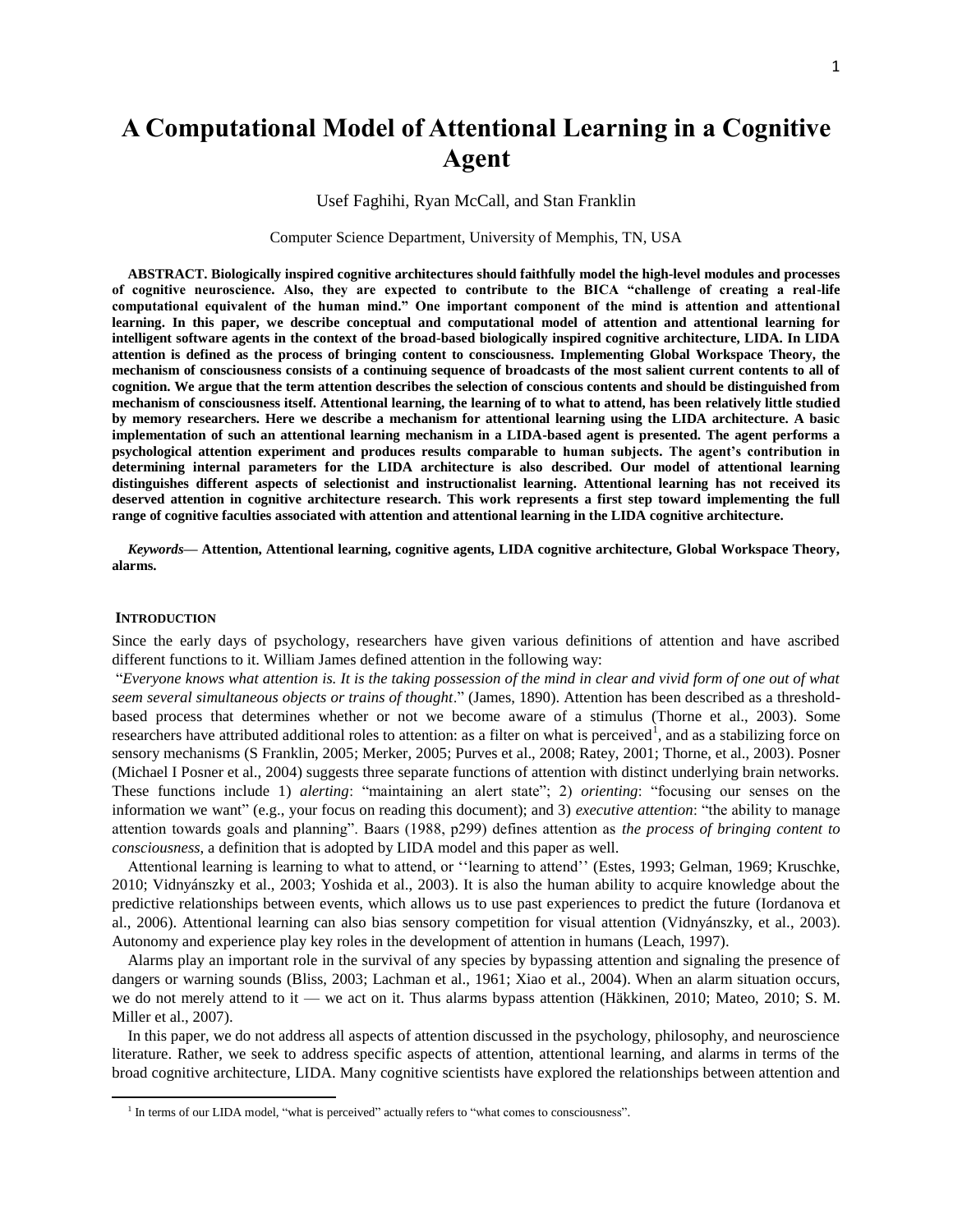learning often producing narrowly focused models [\(Kruschke, 2010;](#page-13-4) [Reynolds et al., 2009\)](#page-14-7). Our aim in this paper is not to present a model of attention or attentional learning having state-of-the-art performance. Rather here we are taking a first step towards integrating attentional learning into the LIDA cognitive architecture. It also must be noted that our aim for attentional learning in this paper is not to suggest a mathematical model. This is a conceptual and computational model for attentional learning. Thus, we are interested in finding what attentional learning does and whether it is compatible with the data obtained from neurological experiments.

In section two, we introduce the Global Workspace Theory of consciousness and cognition and, in section three; we briefly describe the LIDA model. Section four describes attention in the context of the LIDA model. Section five describes attentional learning and section six the process of alarms. Finally we describe a LIDA-based agent implementation that performs an attention manipulation task. The agent successfully replicates the human data for this task.

#### **GLOBAL WORKSPACE THEORY AND THE LIDA ARCHITECTURE**

LIDA implements Global Workspace Theory (GWT) [\(Bernard J Baars, 1988;](#page-12-1) [B.J Baars, 1997\)](#page-12-2), which has become perhaps the most widely accepted psychological and neurobiological theory of consciousness [\(B. J Baars,](#page-12-3)  [2002;](#page-12-3) [Dehaene et al., 2001;](#page-12-4) [Kanwisher, 2001;](#page-13-9) [Shanahan, 2010\)](#page-14-8).

GWT postulates that human cognition is implemented by a multitude of relatively small, special purpose processors, almost always unconscious [\(Edelman, 1987;](#page-13-10) [Jackson, 1987;](#page-13-11) [Minsky, 1986;](#page-14-9) [Ornstein, 1986\)](#page-14-10). Processors are comparatively simple, and communication between them is relatively rare, occurring over a narrow bandwidth. A coalition of such processors is a collection that works together to perform a specific internal cognitive task. Coalitions normally perform routine actions, in pursuit of sensory, motor, or other problem-solving tasks. GWT suggests that the brain supports a global workspace capacity that allows for the distribution of conscious content in a single broadcast and integration of conscious content over multiple broadcasts (for neuroscience evidence, see [\(B. J](#page-12-3)  [Baars, 2002;](#page-12-3) [Schneider et al., 2003\)](#page-14-11)). A coalition of processors that gains access to the global workspace and wins the competition there can broadcast a message to all the unconscious processors, in order to recruit new components to join in interpreting a novel situation, or in solving the current problem, as well as to enable several forms of learning.

LIDA is a proof-of-concept model that fleshes out GWT. Many of the tasks in LIDA are accomplished by codelets [\(Hofstadter et al., 1994\)](#page-13-12) that implement the processors in GWT. Codelets are small pieces of code (processes), each running independently. A class of codelets, called attention codelets, serves, along with LIDA's *Workspace* and the *Global Workspace*, to implement attention. Each attention codelet attempts to bring the contents of its coalition to the "consciousness" spotlight by winning the competition in the Global Workspace. The content of the winning coalition is then broadcast to all the processors in the system to recruit resources to respond to the current situation, and to learn.

It must be noted that LIDA is not a model of biological brains; it is a model of mind which means that the model should be able to replicate data from cognitive neuroscience's experiments but not necessarily MRI or EEG data.

# **THE LIDA ARCHITECTURE**

The need for using broad systems-level cognitive architectures has been championed in the past by several researchers. As social psychologist Kurt Lewin so succinctly pointed out "There is nothing so practical as a good theory" [\(Lewin, 1951, p. 169\)](#page-13-13) . Artificial intelligence pioneer Allen Newell strongly supported the need for systemslevel theories and architectures, asserting that "You can't play 20 questions with nature and win" [\(1973\)](#page-14-12). Echoing Newell in decrying the reliance on modeling individual laboratory tasks, memory researcher Douglas Hintzman [\(2011\)](#page-13-14) wrote "Theories that parsimoniously explain data from single tasks will never generalize to memory as a whole..." Hintzman's arguments, which rest upon the need for systems-level cognitive architectures in memory research, carry over into the realm of intelligent agents, again calling for systems-level architectures. In their review article, Langley, Laird and Rogers [\(Langley et al., 2008\)](#page-13-15) argue that "Instead of carrying out micro-studies that address only one issue at a time, we should attempt to unify many findings into a single theoretical framework, then proceed to test and refine that theory." They are calling for a broad-based, systems-level architecture, such as the LIDA architecture, which already makes headway toward many of the problems they cite as open [\(S Franklin et al.,](#page-13-16)  [in review\)](#page-13-16)(Franklin, et al., in review). In a table allowing ready comparison of properties of some twenty-six "biologically inspired cognitive architectures" [\(Samsonovich, 2010\)](#page-14-13), LIDA compares quite well indeed in terms of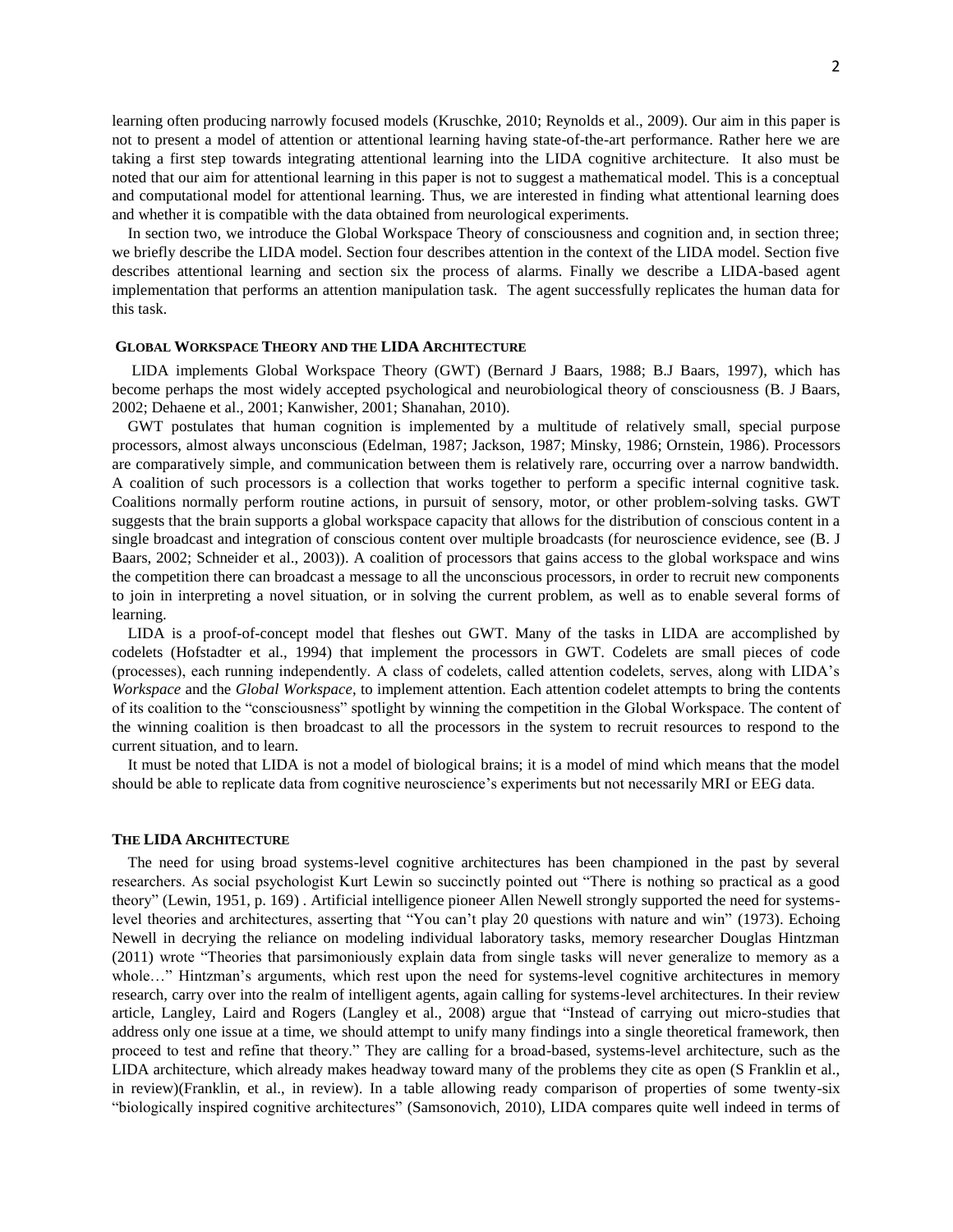modeling a complete cognitive system, and also in terms of being truly biologically inspired. Thus the LIDA architecture is embodied.

(For further information on situated or embodied cognition, please see [\(Anderson et al., 2003;](#page-12-5) [de Vega et al.,](#page-12-6)  [2008;](#page-12-6) [Harnad, 1990;](#page-13-17) [Ziemke et al., 2007\)](#page-15-3).) The mechanisms used in implementing LIDA's several modules have been inspired by a number of different "new AI" techniques [\(Brooks, 1986;](#page-12-7) [Drescher, 1991;](#page-13-18) [Hofstadter, et al., 1994;](#page-13-12) [Jackson, 1987;](#page-13-11) [Maes, 1989\)](#page-14-14). LIDA can be viewed as operating through its cognitive cycles (Figure 1), which occur five to ten times per second [\(S Franklin, 2005\)](#page-13-1), and depend upon saliency determination in the agent. A cognitive cycle starts with sensing and usually ends with selection of an internal or external action. The cognitive cycle is conceived of as an active process that allows interactions between the different components of the architecture. Thus, cognitive cycles are always ongoing.

### **LIDA's Primary Modules and Processes.**

1) Perceptual Associative Memory (PAM): This module corresponds to later areas of the different sensory cortices in humans (visual, auditory and somatosensory) as well as to integrative areas such as the entorhinal cortex. PAM is implemented as a modified slipnet [\(Hofstadter, et al., 1994\)](#page-13-12) and allows the agent to distinguish, classify and identify external and internal information. There are connections (links) between PAM nodes. Activated segments of the slipnet are instantiated into the agent's Workspace as part of the current percept. PAM implements what is more commonly referred to as recognition memory.

2) Workspace: This module includes human-like preconscious buffers of working memory and additional submodules. It contains recent percepts that have not yet decayed away, local associations from the episodic memories, and recent contents of consciousness. All of these representations are combined with the help of structure-building codelets to generate a Current Situational Model; a buffer containing the agent's understanding of what is going on right now. Information written in the Workspace may reappear in different cognitive cycles until it decays away.

3) Episodic memories: These are the memories for events (what, where and when). When the consciousness mechanism broadcasts, its contents are encoded into Transient Episodic Memory (TEM), and may be later consolidated into LIDA's Declarative Memory (DM) [\(S Franklin, 2005\)](#page-13-1).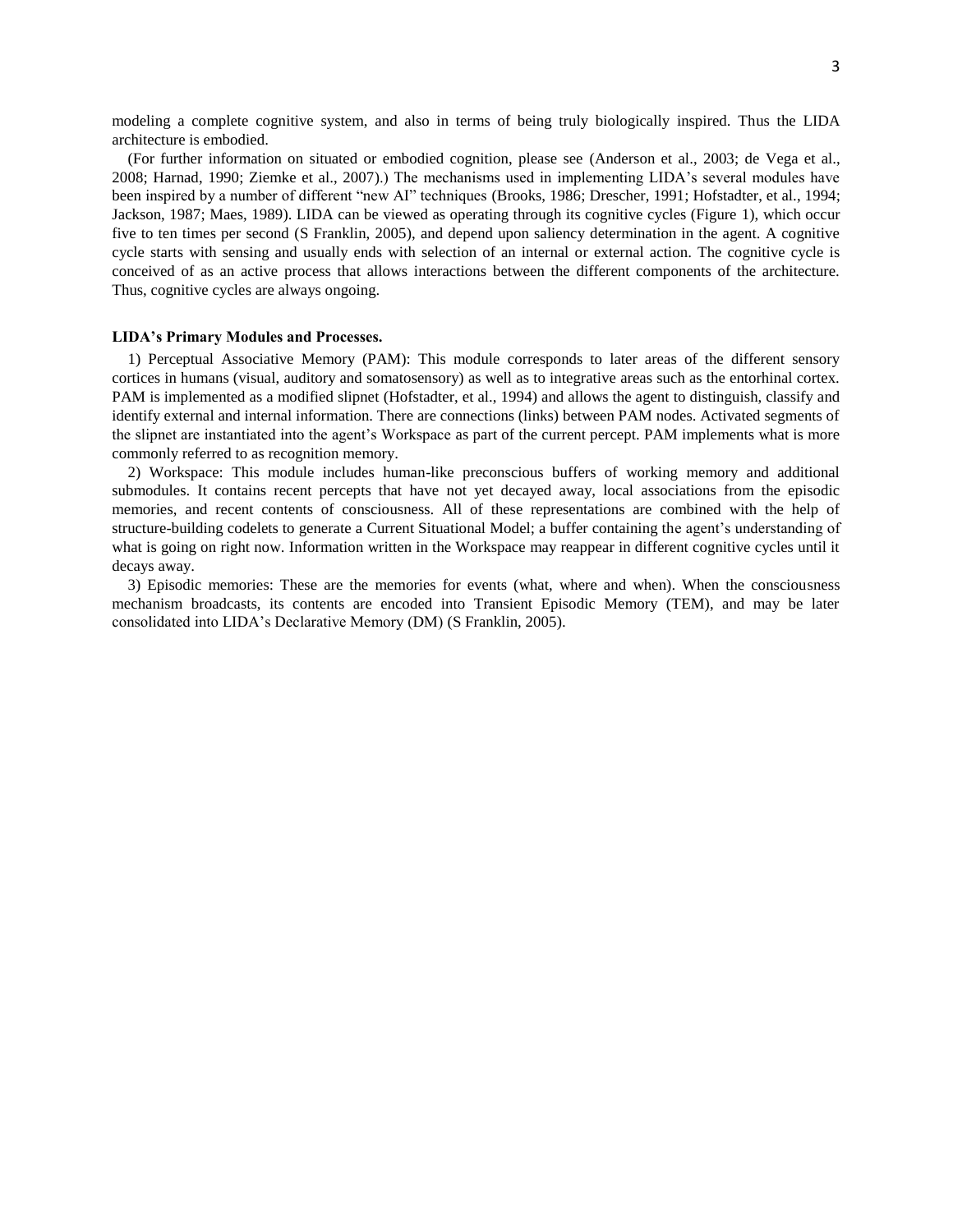

**Acting & Learning Phase** 

#### Figure 1 LIDA's Architecture

4) Attentional Memory (ATM): ATM consists of a collection of a particular kind of codelet called an attention codelet. All attention codelets are tasked with finding structures reflecting their own specific content of concern in the Current Situational Model (CSM) of the Workspace. For example, one codelet may look for a node representing fear. When an attention codelet finds its concern, it creates a coalition containing this structure and related content. The coalition is added to the Global Workspace to compete for consciousness. Each attention codelet has the following attributes: 1) *concern*: that content, whose presence in the CSM, can trigger the codelet to act; 2) a baselevel activation, a measure of the codelet's usefulness in bringing information to consciousness; and 3) a current activation which measures the degree of intersection between its concern and the Current Situational Model. This measures the current saliency of its concern.

We propose that ATM includes at least four kinds of attention codelets. The *default attention codelet* observes the Current Situational Model in the Workspace, trying to bring its most energetic content to the Global Workspace. Thus it can be concerned with a broad spectrum of content, but its maximum activation is low. *Specific attention codelets* are codelets with specific concerns that have been learned. Each tries to bring particular Workspace content to the Global Workspace. *Expectation codelets*, created during action selection, attempt to bring the result (or non-result) of its recently executed action to consciousness. *Intention codelets* are attention codelets that bring to consciousness any content that can help the agent reach its current goal. When the agent makes a volitional decision, an intention codelet is generated.

5) Procedural Memory: LIDA's procedural memory begins the process of deciding what to do next. It is similar to Drescher's schema mechanism but with many fewer parameters [\(Drescher, 1988,](#page-13-19) [1991\)](#page-13-18). The scheme net is a directed graph in which each of its nodes, called schemes, has a context, an action, results, and a base-level activation. As a result of the conscious broadcast, schemes from Procedural Memory are instantiated and put into the Action Selection mechanism. The Action Selection mechanism then chooses an action and Sensory-Motor Memory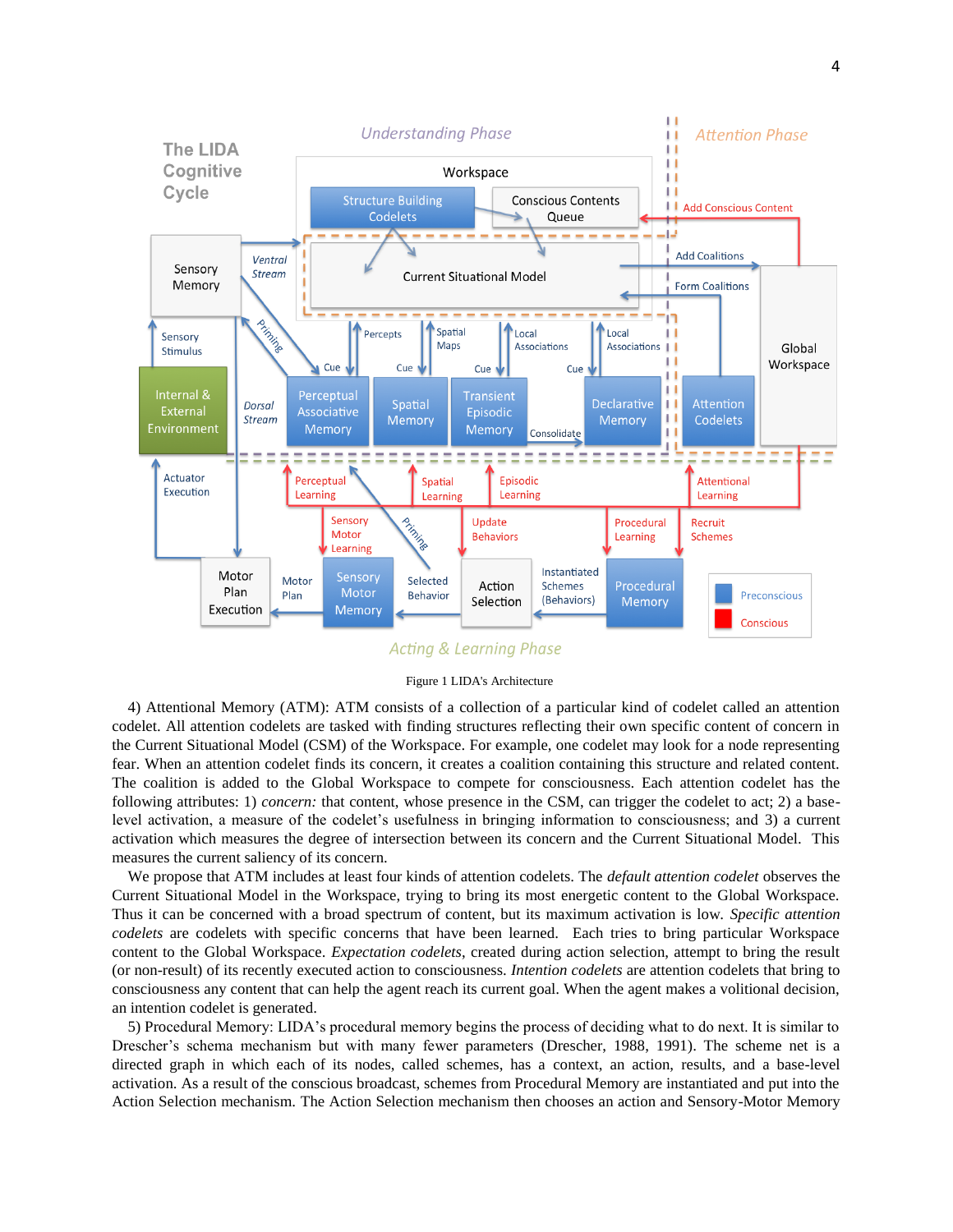executes the action (Figure 1). LIDA uses Maes' Behavior Network [\(Maes, 1989\)](#page-14-14), with some modifications, as its Action Selection mechanism [\(Negatu et al., 2002\)](#page-14-15).

Thus, in LIDA's architecture, while Procedural Memory and Action Selection mechanism are responsible for deciding what will be done next, Sensory-Motor Memory is responsible for deciding how a task will be performed. Thus, each item in Sensory-Motor Memory requires a distinct mechanism.

More detailed descriptions of various components of the LIDA architecture can be found in prior publications [\(S](#page-13-20)  [Franklin & F. G. Jr Patterson, 2006;](#page-13-20) [S Franklin & U Ramamurthy, 2006\)](#page-13-21).

## **ATTENTION IN THE LIDA MODEL**

Now let us proceed to a careful discussion of the term *attention* [\(Michael. I Posner, 2004;](#page-14-16) [Michael I Posner,](#page-14-17)  [2009;](#page-14-17) [Michael I Posner, et al., 2004\)](#page-14-4). The LIDA model adopts a psychological definition of attention, but it also includes the conscious broadcast in its definition. In the LIDA model, attention is the process of bringing Workspace content to consciousness [\(S Franklin, 2005\)](#page-13-1). As described below, automatic, bottom-up processes unconsciously, and without effort bring items to the Workspace which may later, through attention, become conscious. Attention may also occur voluntarily and requires effort in a conscious, goal-directed way, over multiple cycles [\(S Franklin,](#page-13-1)  [2005\)](#page-13-1). A prevalent notion in psychology is that "attention" is a limited resource, a bottleneck. Our definition of attention includes consciousness, which is hypothesized to be the location of that bottleneck. More specifically a winner-take-all competition takes place in LIDA's Global Workspace each cognitive cycle between coalitions involving different perceptual content.

In the LIDA model, any Workspace content requires an attention codelet to add it to the competition for consciousness. In humans, sensory percepts appear to have a "royal road" to consciousness [\(Bernard J Baars, 1988\)](#page-12-1). In LIDA this is implemented by a default attention codelet, which can potentially bring any sufficiently active sensory content to the Global Workspace.

In order to bridge our model to existing concepts of attention we will now identify several key aspects of attention currently accepted in the literature, and explain how they are implemented in the LIDA model. This is not meant to be an exhaustive list of such concepts.

**Relation to Consciousness**. Attention is also intimately related to consciousness as it determines what becomes the content of consciousness [\(Bernard J Baars, 1988;](#page-12-1) [Michael I Posner, 2009\)](#page-14-17). The contents of consciousness are learned [\(Bernard J Baars, 1988\)](#page-12-1).

*In the LIDA model attention codelets help determine the content of coalitions that competes for consciousness. They also influence the activation of the coalition itself.*

**Kinds of Attentional Processes**. Attentional processes come in two forms: 1) bottom-up, and 2) top-down [\(Connor et al., 2004;](#page-12-8) [Koch et al., 1985;](#page-13-22) [Sarter et al., 2001\)](#page-14-18). Bottom-up attention is an unconscious, involuntary process that produces conscious content. For example, if you are typing at the computer and a colorful chat notification flashes in one corner of the screen, your eyes automatically move to that flashing area of the screen, regardless of whether you volitionally choose to look away from your typing. This is an example of bottom-up attention, where you do not consciously (volitionally) control your attention to the stimulus.

On the other hand, top-down attention is voluntary. At any given moment, we can deliberately focus on an urgent or important situation around us. For example, the attention one uses to focus on a speaker at a conference is topdown.

*In the LIDA model, bottom-up attention is a hard-wired reflex action. Top-down attention is achieved by a selected action, which has the agent focus on content in the Workspace (e.g., a person). Such an action creates an attention codelet that focuses on the person.*

**Influence of Emotion**. Emotions can influence attention, and vice-versa [\(Damasio, 1999;](#page-12-9) [Dolan, 2002;](#page-12-10) [Stan](#page-13-23)  [Franklin et al., 2006;](#page-13-23) [Haerich, 1994;](#page-13-24) [Phelps, 2006;](#page-14-19) [Rolls, 2000\)](#page-14-20). The influence of emotion on attention can be illustrated by the following example. Imagine that a person at a subway station sees a brief glimpse of an attractive member of the opposite sex wearing a long, navy blue coat boarding the train. The two never meet, but for the next few minutes, or hours (or weeks?), the attention of the victim of cupid's arrow is drawn to those wearing similar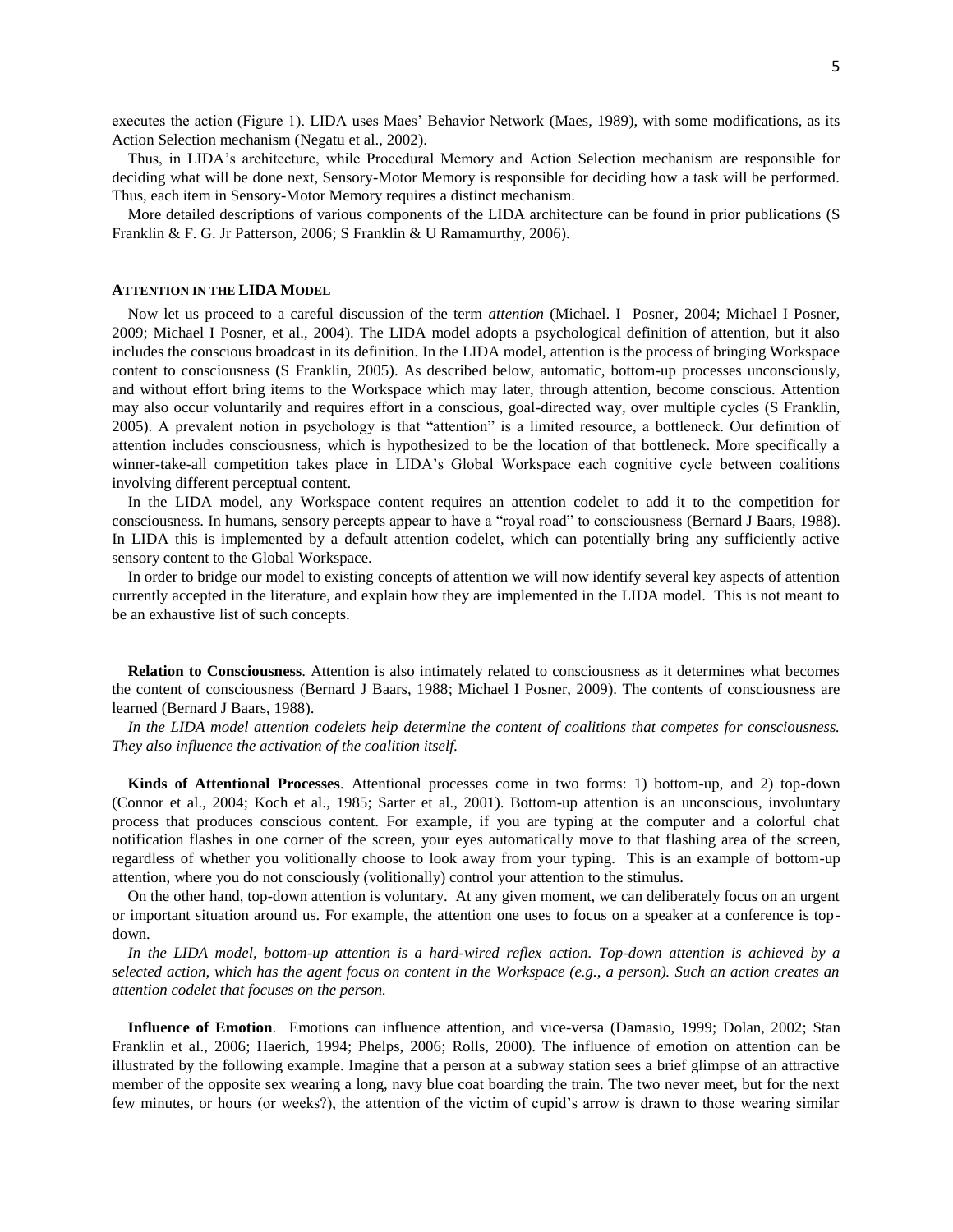navy blue coats. In the opposite direction, the influence of attention on emotion can be illustrated by the following example. Suppose a person crossing a road sees an oncoming truck and feels some fear. The person becomes conscious of the feeling of fear. A second later they see a child step out in front of the truck. The empathetic fear for the endangered child may very well add to the fear they are already experiencing.

*Using the LIDA model, the first example can be explained as follows. The attractive conspecific is perceived in PAM with a strong emotional affect, i.e., the node for the person is instantiated in the Workspace with stronglyactivated emotion nodes attached, giving the entire representation a high activation. This representation, because of the high activation, easily wins the competition for consciousness; it is strongly learned in PAM. Thus the PAM nodes associated with this broadcast, e.g. person, navy blue coat, the subway location, etc., gain high base-level activation such that a small excitation from the current stimulus may put such nodes over the percept threshold. Being over threshold such nodes are likely to cue related episodic memories. Both can come to consciousness.*

*The second example can be explained as follows: by seeing the truck the person's PAM nodes related to the truck looming and the resulting fear gain activation, resulting in the fear becoming conscious. After one second these nodes are still highly activated so that when the child steps out the fear node's activation will increase beyond a normal amount and the person is conscious of the heightened fear*

**Selectivity and Saliency Determination**. Thorne referred to our ability to select the most salient stimuli among different internal/external stimuli as *selectivity* [\(Michael I Posner, 2009;](#page-14-17) [Michael I Posner et al., 1980;](#page-14-21) [Thorne, et al.,](#page-14-0)  [2003\)](#page-14-0). The brain regions associated with the selectivity process are referred to as the "spotlights." They are associated with the superior parietal and frontal regions and the temporo-parietal region along with the superior colliculi and pulvinar area, modulated mostly by the neurotransmitter acetylcholine [\(Purves, et al., 2008\)](#page-14-2). *Saliency determination* is defined as the ability to pick out the most salient stimulus among other stimuli (Thorne, et al., [2003\)](#page-14-0). Importance is only one dimension of saliency, others including urgency and insistence [\(Sloman, 1987\)](#page-14-22). Still others are movement, novelty, unexpectedness and goal relatedness.

*LIDA considers the definition of selectivity to be exactly that of attention; namely, the process of bringing content to consciousness [\(S Franklin, 2005\)](#page-13-1). For instance, in LIDA, if the information coming to the Workspace contains emotional valences, they will have more activation and, therefore, salience. Activation, in this case, is intended to measure saliency. Attention codelets could also be concerned with shiny objects or specific colors, etc. (Selectivity and saliency determination are discussed in detail in the next section.)* 

**Orienting**. Orienting refers to actions that focus our senses on information that is of current interest [\(Michael I](#page-14-4)  [Posner, et al., 2004\)](#page-14-4). In humans, this most typically involves vision. Furthermore, orienting or focal maintenance refers to the maintaining of attentional focus for the accomplishment of an action. For instance, a mathematics or physics problem usually requires more time and mental resources to be solved than reading a page of a novel does. The parts of the brain that control our ability to maintain mental energy for a sufficient amount of time are associated with the anterior cingulate gyrus, anterior insula and parts of the basal ganglia [\(Dayan et al., 2000;](#page-12-11) [Fan et](#page-13-25)  [al., 2005;](#page-13-25) [Michael I Posner, 2009;](#page-14-17) [Michael I Posner et al., 2007\)](#page-14-23).

*In the LIDA model, attention codelets whose contents are sensitive to movement, location, or spatial information help bring content to consciousness. If such content wins the competition for consciousness an orienting action may ensue.*

**Previewing and Planning**. Previewing refers to the involvement of attention in deliberation and planning. Given a situation, before selecting an action, we estimate the outcome of several possible actions in order to decide what the best action is for the current situation. This corresponds to James' ideomotor theory [\(Bernard J Baars, 1988 ch.7;](#page-12-1) [Franklin 2000;](#page-13-26) [James, 1890\)](#page-13-0).

*Deliberation and planning in LIDA take place over multiple cognitive cycles in the Current Situational Model, particularly in the virtual window of the perceptual scene in the Workspace.*

**Self-Monitoring and Self-Regulation**. Self-monitoring (or *executive attention*) refers to the regulation of a variety of processes, such as monitoring a task's procedures, detecting errors, resolving conflicts and modifying a task's procedures when necessary. It also involves planning and decision-making [\(Michael I Posner, et al., 2004\)](#page-14-4). Self-monitoring also refers to our estimation of the time required to complete a given task, and the level of concentration and resources needed to accomplish such a task. For example, while driving a car, we are careful to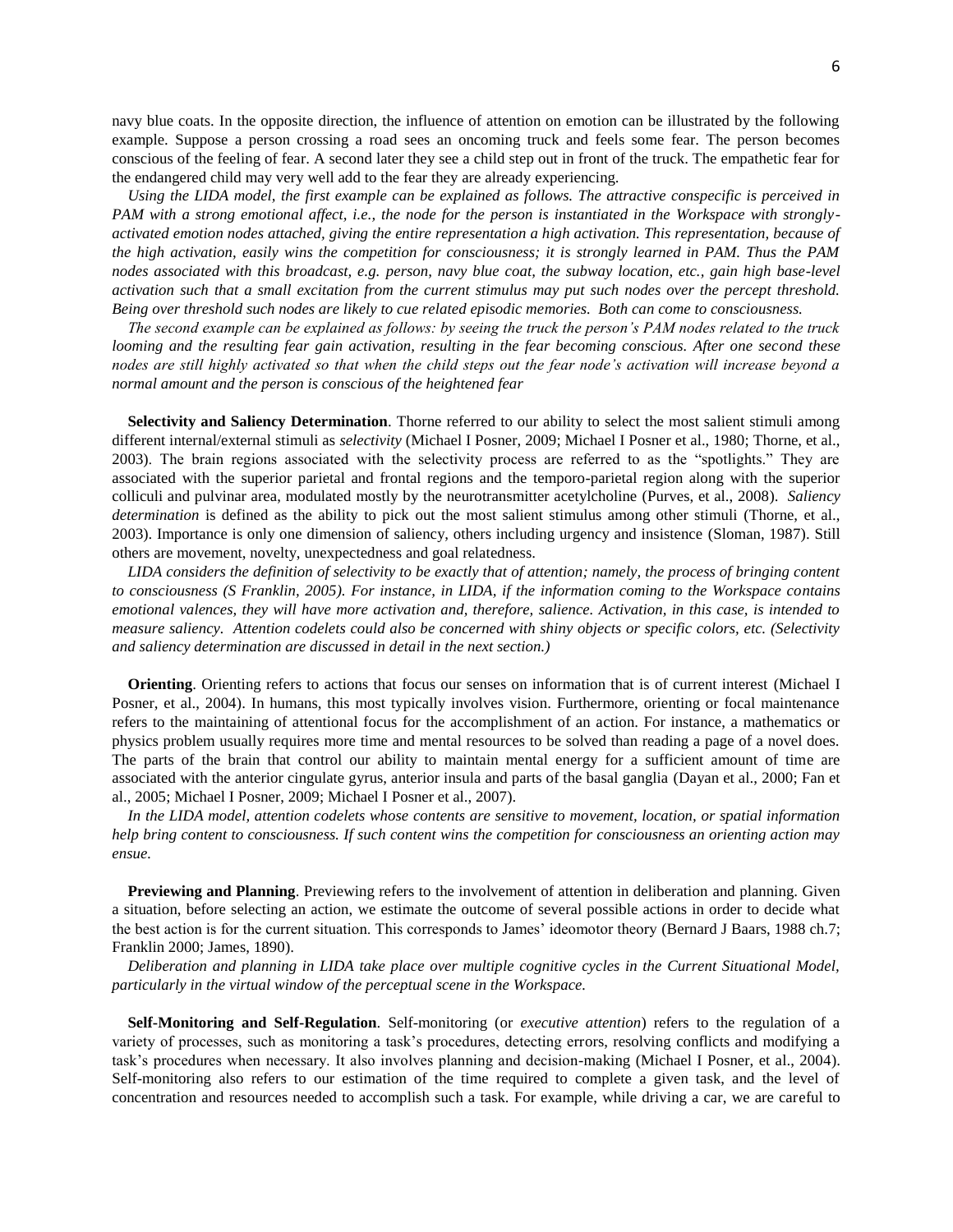respect all road signs. Self-regulation processes are associated with the anterior cingulate gyrus, the anterior insula and part of the basal ganglia (Dayan, [et al., 2000;](#page-12-11) [Fan, et al., 2005;](#page-13-25) [Michael I Posner, 2009;](#page-14-17) [Michael I Posner, et al.,](#page-14-23)  [2007\)](#page-14-23). Posner [\(Michael I Posner et al., 1998\)](#page-14-24) has also suggested that the aforementioned brain regions are involved when a task includes conflicting elements and requires what he calls executive attention. However, the detailed functionality of the aforementioned parts of the brain during self-regulation process is yet to be found.

To describe executive attention we quote an example from Miller and Cohen [\(2001\)](#page-14-25). "In the USA, we usually look left when first crossing the road. This is not true when we go to UK where we must first look right. Thus, in the case of being in UK we must deal with the following parameters, the stimulus (the road) with a context (UK) to cue a behavior (look right)."

*In LIDA, the road stimulus is recognized by a feature detector in PAM which instantiates a "road" node. The context (UK) was also recognized by PAM and would be part of the content in the Current Situational Model in the Workspace. Supposing that both the road node and the UK node entered the Global Workspace and won the competition for consciousness, these nodes would be broadcast throughout the system including to Procedural Memory. Appropriate schemes in Procedural Memory could be instantiated, e.g. a scheme with context "road" and "UK", and action of "look- right".* 

*In the LIDA model, the expectation codelets play an important role in resolving conflicts. Expectation codelets are created when a behavior is selected. An expectation codelet's content of concern comes from result of the selected behavior that created it. Expectation codelets are a kind of attention codelet that try to bring the result (or non-result) of a previously executed action to consciousness. This helps the system detect errors and consequently search for solutions to fix the errors. Consider a US citizen in the UK wanting to cross a road. They select an action look left with the expectations of the car coming from the left. However, no car comes from left. Then the scheme that contains the action (look left before crossing the road) has its base-level activation decreased.*

In the remainder of this paper, we present a computational model of attention and attentional learning in LIDA.

# **ATTENTIONAL LEARNING IN LIDA**

Here we give a conceptual explanation of attentional learning in LIDA. For more details of attention in the LIDA model please see [\(Stan Franklin et al., 2005\)](#page-13-27). Recall that attention codelets run within LIDA as part of Attentional Memory (ATM). All attention codelets have concerns, which are typically template-like as the concerns are usually expressed in relatively abstract terms. A particular attention codelet's concern may include an interest in birds, for example. So the appearance of a *robin* node with attached *bird* node in the Current Situational Model may induce it to create a coalition from this content of concern, the bird node, as well as nodes directly connected to the concern, in this case, the robin node.

Two kinds of attentional learning may occur each time a conscious broadcast comes to ATM. In *selectionist learning,* the attention codelet that brought the winning coalition to consciousness has its base-level activation reinforced. In *instructionalist learning*, a brand-new attention codelet is created with a specific content of concern. The LIDA model employs a general principle in each of its several modes of learning, namely, the principle of profligacy. The current contents of each conscious broadcast lead to learning, both selectionist and instructionalist, in each mode, Thus, learning occurs with the least provocation, but learned entities decay away unless they are later reinforced.

We will first consider instructionalist attentional learning. During LIDA's cognitive cycles, percepts from PAM and local associations from TEM and DM continually enter the Workspace. Such Workspace content can be acted upon by attention codelets, which detect salient events. The default attention codelet is a primitive, built-in attention codelet, which tries to bring the most energetic Workspace content to consciousness. When a coalition created by this attention codelet wins the competition for consciousness, ATM will determine that it was produced by the default attention codelet. ATM's attentional learning mechanism then creates a new *specific attention codelet*. This new codelet's concern is set to be the most highly activated part of the winning coalition. The new specific attention codelet will have an initial base-level activation based on the default attention codelet's base-level activation and the coalition's current activation. In this way, an attention codelet is created in ATM for each broadcast of conscious content for which there is not already a dedicated attention codelet. Consider, for example, a person who is unafraid of dogs. One day, he is bitten by a dog, and feels great pain. From that point on, anything in his environment resembling a dog will very likely come to his consciousness.

Let's walk through the events that would occur in a LIDA agent in this example. We will start with the event of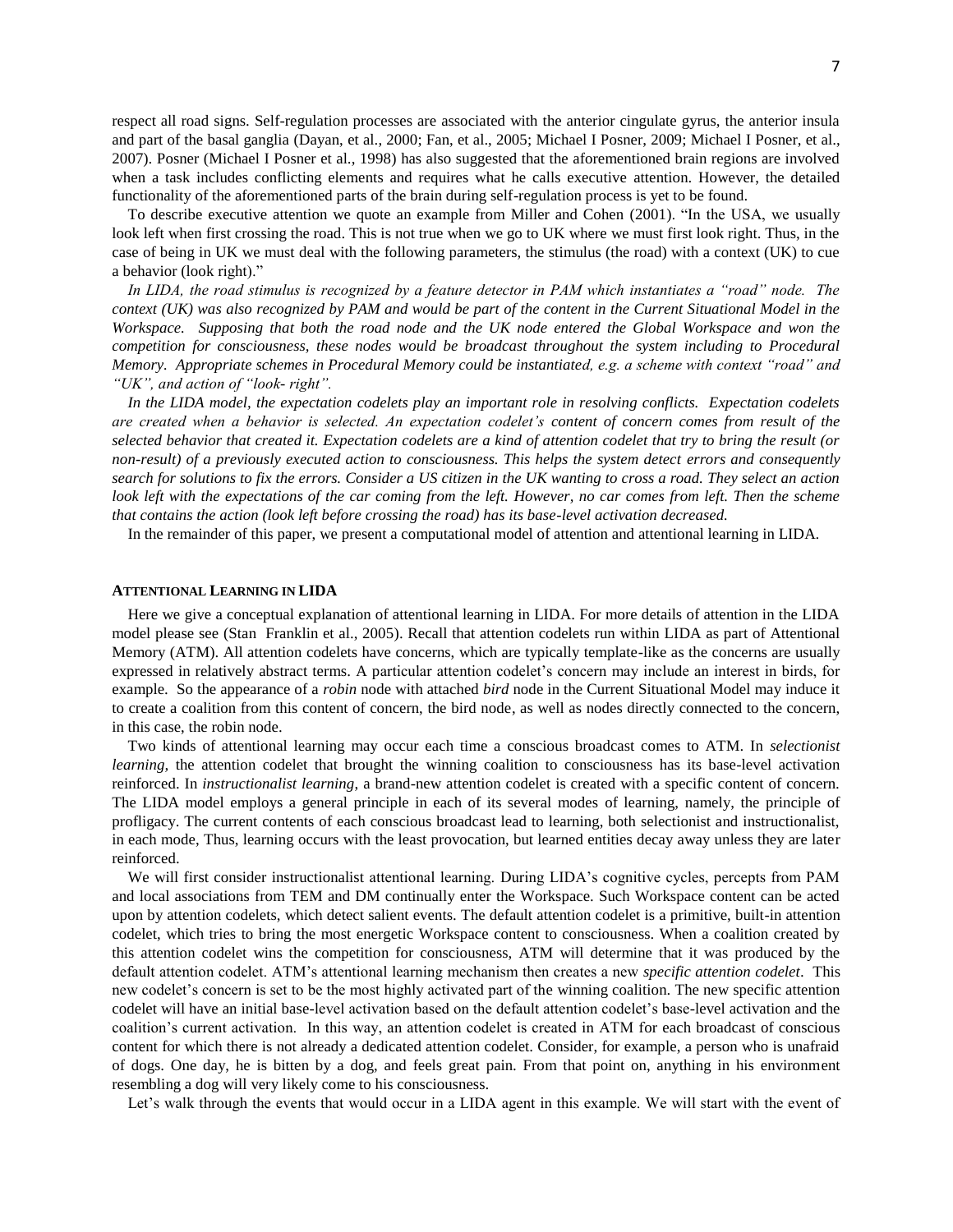the person being bitten by the dog. The person is simultaneously conscious of a great pain and of the dog. A conscious broadcast of these nodes results in the perceptual learning of a relation between the *dog* node and *fear* node in his PAM. The dog node has its base-level activation reinforced. At this point it is very likely a coalition with dog and fear is created by the default attention codelet. Thus, from this point forward, he readily perceives dogs and, by association, is fearful of the dog. Instructionalist attentional learning of the conscious content of "*fearing dogs*" can lead to having an attentional codelet that would bring dogs to consciousness.

Selectionist learning occurs for an existing attention codelet when a coalition it has added to the Global Workspace wins the competition for consciousness. Such reinforcement learning is implemented by increasing the base-level activation of attention codelet. Consider again the example of the same man who is now fearful of dogs. When he perceives a dog one of his attention codelets creates a coalition with the *dog* node in it. If this coalition wins the competition for consciousness then the attention codelet that created it has its base-level activation reinforced.

Expectation codelets have their base-level activation reinforced whenever the coalition they add to the Global Workspace wins the competition for consciousness. If no similar attention codelet exists already then this expectation codelet is learned as a new attention codelet. Otherwise the existing attention codelet will be reinforced. If an expectation codelet confirms the presence of its content of concern, and its coalition wins the competition for consciousness, then the codelet's associated scheme in Procedural Memory is positively reinforced. Similarly if the codelet does not find its content of concern, and a coalition containing this information wins the competition for consciousness, then its associated scheme is negatively reinforced.

# *Selectivity and Saliency Determination in LIDA*

Saliency in LIDA, measured by total (current plus base-level) activation, is the currency of the competition for consciousness, and thus directly influences selectivity. The process by which selectivity and saliency are determined in LIDA can be illustrated by the following example. Imagine a man gets into his car and turns the keys to start the engine. He puts the car in gear and presses down on the gas pedal, but the car does not move. His attention shifts from the task of starting the car to finding out why the car is not moving. Looking around he discovers that the car's emergency hand break had not been released.

What does the LIDA model say is occurring in the man's mind in this situation? For many cognitive tasks, humans are able to recognize situations immediately (within about 100ms) and react appropriately in a short time frame (about 300ms). However, more time is sometimes needed to respond to a situation, such as in the above example. Note that a LIDA agent may not always have an external action to take; however, internal actions can still be taken. Internal actions can start a new process, for example, initiating a timekeeper at the beginning of volitional decision making [\(Franklin 2000\)](#page-13-26). They can also affect the content of the Workspace, for example, adding a new scene in an ongoing daydream to the Current Situational Model.

We can assume that the man in the example has selected a behavior (instantiated scheme) to press the gas pedal. Such a behavior has the result "car moves forward." Thus an expectation attention codelet is spawned with "car moves forward" as its content of concern. The more time that passes without the man perceiving that the car is moving forward the higher the activation of this codelet becomes, and thus the coalitions it creates grow more salient. Eventually a coalition containing the content "car is not moving" wins the competition. This recurring process of creating and adding coalitions to the Global Workspace can easily lead to many conscious broadcasts of content about the car not moving. These repeated broadcasts continually instantiate schemes relevant to determining why the car does not move. These instantiated schemes are highly activated and likely to be selected in Action Selection. Once the car does begin to move the expectation attention codelet concerned with the car moving no longer finds its concern in the content of the CSM. Thus it ceases to create and add coalitions about the movement of the car.

## **ALARMS IN LIDA**

In dangerous situations, agents must react as quickly as possible. An *alarm* situation is one where an agent selects, and executes action(s) to respond to a dangerous situation prior to becoming conscious of the situation. In an alarm situation, the percepts are not brought to consciousness by attention codelets; rather percepts directly activate schemes in Procedural Memory. Such schemes will be highly activated and will likely be selected for execution. Whether a percept initiates an alarm depends on its activation. If the activation of a node or link is above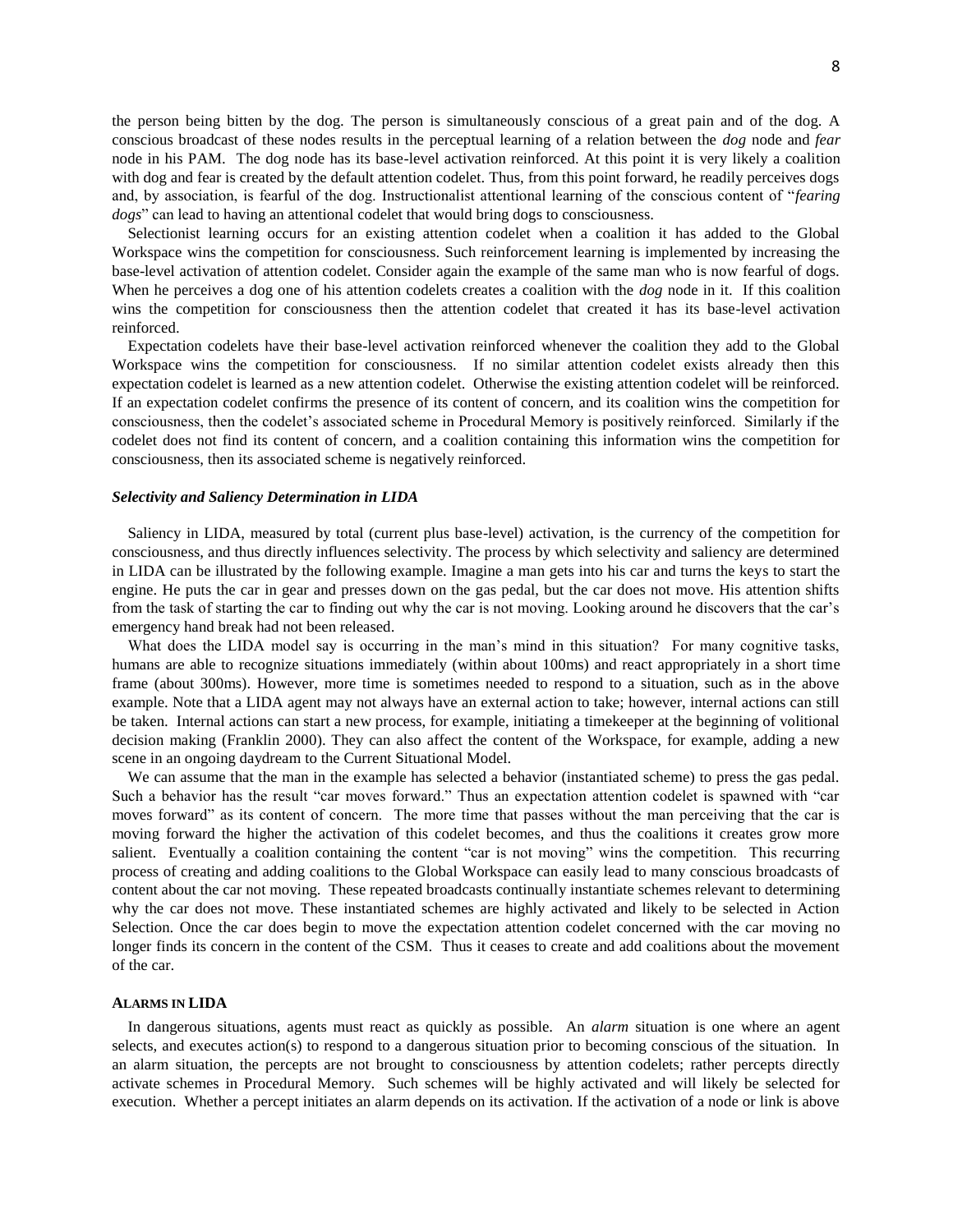an alarm threshold, it will initiate an alarm. Emotions also play an important role in alarms by providing additional activation to perceptual representations.

Alertness<sup>2</sup> is also involved in alarms. Learning alarms, that is, learning to bypass attention, is a form of attentional learning [\(Chun et al., 1999;](#page-12-12) [Häkkinen, 2010;](#page-13-8) [Liddell et al., 2005;](#page-14-26) [Mateo, 2010;](#page-14-5) [S. M. Miller, et al., 2007;](#page-14-6) [Ogawa et](#page-14-27)  [al., 2002\)](#page-14-27). Once we have learned that a situation is dangerous, it can influence our decision-making, reaction time and intensity, and attentional process [\(LeDoux, 2000;](#page-13-28) [Rolls, 2000;](#page-14-20) [Sloman, 1998;](#page-14-28) [Squire et al., 2000\)](#page-14-29). The events that take place in LIDA during an alarm situation are illustrated by the following example.



Figure 2 Van Bockstaele's Attention experiment

Suppose that you are driving a car and suddenly another car cuts in front of you. You respond by quickly pressing down hard on the brake pedal and turning the steering wheel before you "even realized what happened". While perceiving an oncoming car is a complex perceptual task, we will assume that the agent (you) in this situation is capable of recognizing the danger in this situation. This preconscious recognition takes place in Perceptual Associative Memory. Since, a strong fear is associated with this percept; its activation goes over the alarm threshold. In this situation the nodes and links related to this alarm directly prime the schemes of Procedural Memory along the "alarm pathway," bypassing both the Workspace and the Global Workspace (Figure 1). This representation has high activation so the schemes it excites also become highly activated. Action Selection will likely select such a scheme for execution. Before its action is executed, the instantiated scheme spawns a new expectation codelet. After the action is executed, this newly created expectation codelet focuses on changes in the environment as a result of the action being executed.

At the same time that activation is passing along the alarm pathway, the percept of the oncoming car enters the Workspace as normal*.* It may be brought to consciousness by attention codelets. Thus the agent may still choose a consciously mediated action after the alarm pathway has already produced the selection and execution of an action.

The agent can become conscious of the action it took in direct response to the alarm. Based on the alarm response action and the actual result of the action that the agent perceives, the agent can comprehend how effective this action was. If it becomes conscious of this appraisal it will undergo procedural learning for the scheme selected during the

 $\overline{\phantom{a}}$ 

 $^2$  State of being watchful for possible danger or emergency (Merriam-Webster Online Dictionary).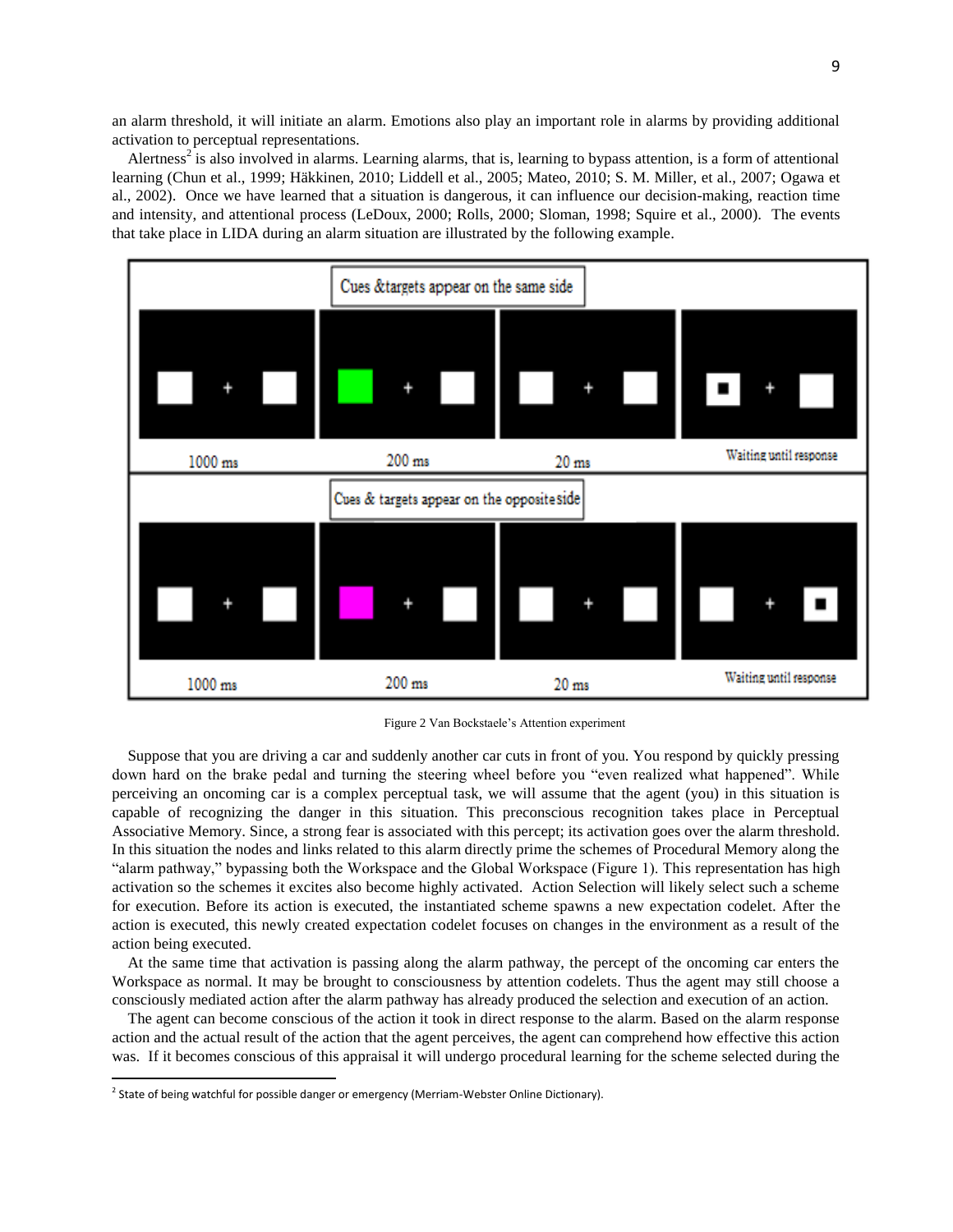alarm.

In terms of the example, by rehearsing this near-death event consciously, you become conscious of the fact that breaking hard and turning when a car pulls in front of you has saved you from an accident. Procedural learning will then occur for this scheme as a result of a conscious broadcast of this event. This learning will cause the agent respond in this way more reliably in response to similar alarm situations in the future.

# **ATTENTION AGENT EXPERIMENT**

To test the attention mechanism we replicated part of a psychological experiment that manipulated subjects' attention. We adapted Van Bockstaele's experiment [\(Van Bockstaele et al., 2010\)](#page-14-30) for use with a LIDA software agent (attention agent). To simulate this task using the attention agent, we replicated the same environment (Figure 2). Each of the eight large black squares in Figure 2 represents the state of the computer monitor at various stages in the experiment. As in the human experiment, the agent was required to respond to a target that appeared after a cue on a computer monitor. The cue and the target appeared on either the right or left side of the screen against a black background. The target appeared on either the same side as the cue (congruent) or on the opposite side (incongruent). In each trial a fixation target was presented for 1000ms surrounded by two white rectangles (150 by 150 pixels). Then, one of the white rectangles was randomly replaced by the cue, a colored rectangle (either green or pink, at random) for 200ms. Next two white rectangles were presented again for 20ms removing the colored rectangle. Then, the target, a black rectangle (about 30 by 30 pixels) was randomly presented inside one of the white rectangles until the subject responded. The attention agent could respond "left" if the target appeared on the left or "right" if the target appeared on the right. In the human experiment, subjects' reaction times for congruent trials (cue and target appearing on the same side) were 360ms on average whereas the average reaction time was 380ms for incongruent trials (cue and target appearing on different sides). The experimenters concluded that the 20ms difference in reaction time was due to the fact that the cues attract attention and thus targets appearing at the same location will elicit a faster reaction time than targets at the opposite location [\(Van Bockstaele, et al., 2010\)](#page-14-30).

Now we describe the details of the attention agent implementation. The agent has rudimentary perceptual faculties in the form of feature detectors that were hand-crafted to detect the presence of cues and targets, and to excite the appropriate built-in PAM nodes. These include nodes representing cues and targets and their position. Specifically there are nodes for the colors *green*, *pink*, and *black* as well as for a small *rectangle* and the positions *left* and *right*. Because of the simplicity of the perceptual algorithm used we employ the following technique in order to simulate the timing of more realistic perception: when patterns are detected in the sensory stimuli, the corresponding nodes

| $\Box$ ll $\times$<br>LIDA Framework                                                                                                                                          |            |                        |                                                  |        |               |               |                                  |  |
|-------------------------------------------------------------------------------------------------------------------------------------------------------------------------------|------------|------------------------|--------------------------------------------------|--------|---------------|---------------|----------------------------------|--|
| Help<br>Panels<br>File                                                                                                                                                        |            |                        |                                                  |        |               |               |                                  |  |
| 20 Run ticks<br>Start / Pause<br>Tick duration (ms):<br>5395<br>Current tick:<br><b>Running</b><br>Step mode<br>1⊢                                                            |            |                        |                                                  |        |               |               |                                  |  |
| <b>PAM Graph</b><br><b>Activation Chart</b><br><b>Perceptual Buffer</b><br><b>Action Selection</b><br><b>PAM Table</b><br><b>Global Workspace</b><br><b>Procedural Memory</b> |            |                        |                                                  |        |               |               |                                  |  |
| Refresh                                                                                                                                                                       |            |                        |                                                  |        |               |               |                                  |  |
| Behavior Label                                                                                                                                                                | Activation |                        | Context                                          |        | Action        | Adding Result | Deleting Result                  |  |
| lleft, pressLeft                                                                                                                                                              | 10.5667    |                        | Nodes (rectangle[8],black[14],left[4]) Links ()  |        | 'action. Left |               | Nodes () Links () Nodes () Links |  |
| right, pressRight                                                                                                                                                             | 0.2667     |                        | Nodes (right[6],rectangle[8],black[14]) Links () |        | action. Right |               | Nodes () Links () Nodes () Links |  |
|                                                                                                                                                                               |            |                        |                                                  |        |               |               |                                  |  |
| <b>Tick at Selection</b>                                                                                                                                                      |            | <b>Selection Count</b> |                                                  | Action |               |               |                                  |  |
| 4850                                                                                                                                                                          |            | U                      |                                                  |        | Left          |               |                                  |  |
|                                                                                                                                                                               |            |                        |                                                  |        |               |               |                                  |  |

Figure 3. A screenshot of the LIDA-based attention agent running. The above panel contains internal contents of Action Selection. The top table in this panel displays candidate behaviors.

are only excited with a small amount of activation. Thus detectors would need to excite the node multiple times to sufficiently activate the node. Combined with a dectector operation frequency of five (see Table 1) we are able to simulate a longer time for perceptual recognition.

The agent has a default attention codelet, which creates a coalition from the most highly activated Workspace content when it runs.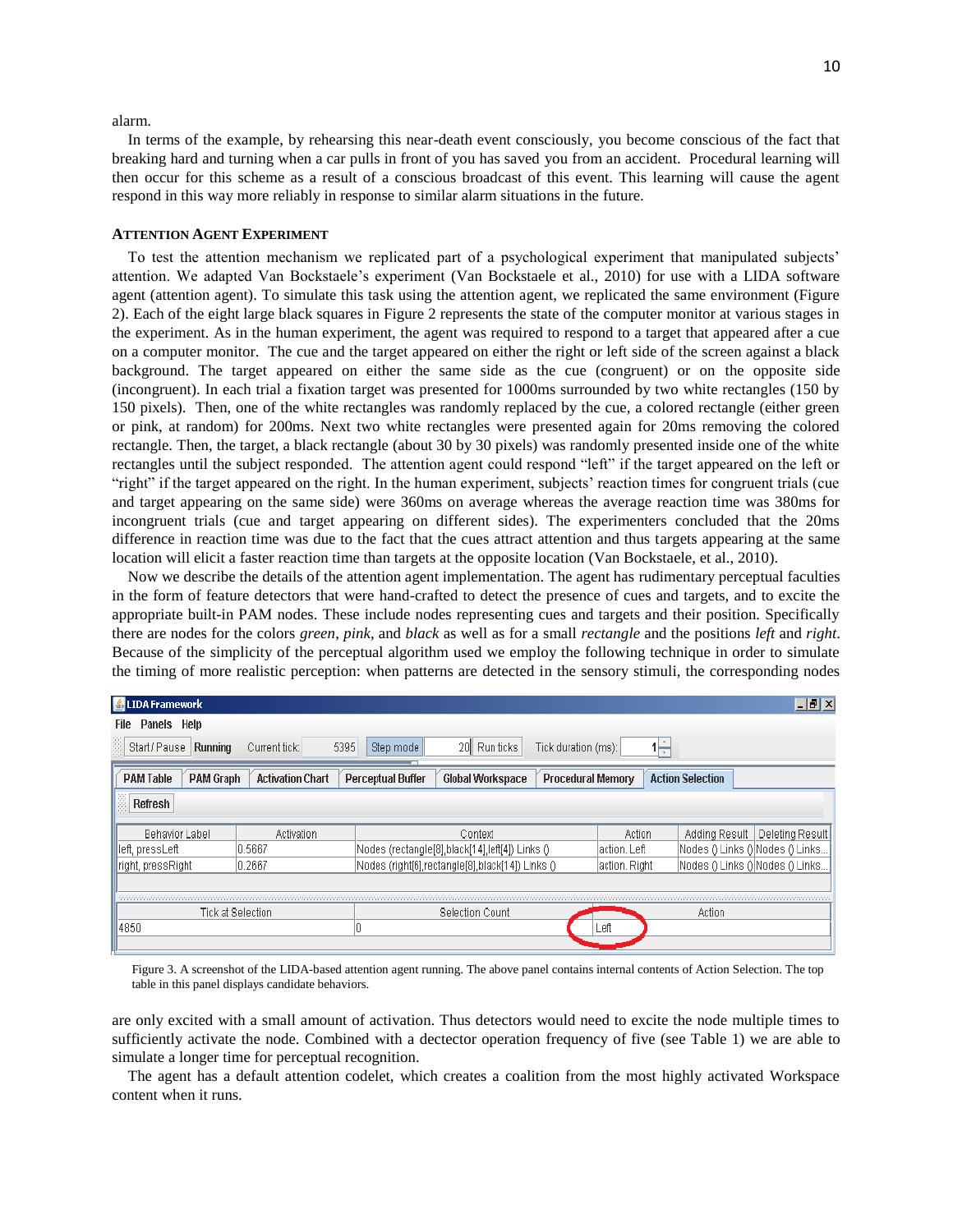The agent performs both instructionalist and selectionist learning with each conscious broadcast. Whenever the default attention codelet was responsible for creating the winning coalition, a new attention codelet is learned (instructionalist) with content of concern equal to that of the broadcast. If a non-default attention codelet is responsible for a winning coalition its base-level activation is reinforced.

The default attention codelet's base-level activation was not reinforced. The agent has two built-in schemes for responding "left" and "right". The first scheme has the context *left, black* and the action "respond left*"* while the other has the context *right, black* and the action "respond right*"*. The agent's Action Selection periodically chooses the action of the most highly activated scheme, which, in this case, will be *left* or *right* (Figure 3).

In addition to replicating the aforementioned attention experiment, this agent implementation allows us to tune the internal parameters of the LIDA model and suggests additional parameters. We started with those parameters and parameter values suggested by Madl et al. [\(2011\)](#page-14-31) based on neuroscientific data and LIDA's cognitive cycle hypothesis. This hypothesis states that a LIDA agent's reaction time is in accordance with the duration of a cognitive cycle and takes approximately 260–390ms i.e. comparable to a human's. An initial phase of perception (stimulus recognition) lasts 80–100ms from stimulus onset under optimal conditions. It is followed by a conscious broadcast 200–280ms after stimulus onset, and an action selection phase 60–110ms from the start of the conscious phase [\(Madl, et al., 2011\)](#page-14-31). The attention agent was initially given the internal parameters identified by Madl et al. However, since it included additional faculties, such as a more detailed Action Selection module, new parameters were introduced and tuned for this work.

Before the parameters are presented it is necessary to discuss the parameter format. Processes in LIDA agents are implemented by "tasks" which have an execution frequency. Each task's frequency is controlled by its *ticksPerRun* parameter. That is, how frequently in *ticks* (simulated milliseconds) the task is executed. A *ticksPerRun* of 1 implies the task is run at every time step, i.e., as frequently as possible.

Table 1 shows a comparison between the parameters used in our experiment and those used by Madl et al. The *sensing frequency* parameter controls how often the agent senses the environment, updating the contents of its Sensory Memory. The *feature detector frequency* parameter (FDP) controls how often each feature detector runs. Our results are comparable with the Madl's for the FDP because there was a difference in the amount of excitation that nodes received from feature detectors. Perhaps a better approach for future work is to require feature detectors to run every tick. Then the parameter for feature detectors could be in "activation per tick" units like decay rates. The *attention codelet frequency* parameter (ACP) controls how often attention codelets are run. The difference between our ACP and Madl's is due to the fact that our task required multiple broadcasts while Madl's experiment only considered simple reactions requiring only one conscious broadcast. For our task the broadcast occurred too infrequently using a parameter value of 200. We chose a value of 100 which is within the range of the believed 7- 10hz rate of consciousness [\(Doesburg et al., 2009\)](#page-12-13). The *NoBroadcastOccuring trigger* parameter controls the maximum time that can pass before a competition for consciousness is held. The *Action selection frequency*  parameter governs the frequency of the process that leads to the selection of an action.

|                | Parameter Name                                      | <b>Reaction Time</b> | <b>Attention Agent</b> |
|----------------|-----------------------------------------------------|----------------------|------------------------|
|                |                                                     | Agent                |                        |
| 1              | Sensing frequency                                   | 20 ticks             | 20 ticks               |
| $\overline{2}$ | Feature detector frequency                          | 30 ticks             | 5 ticks                |
| $\overline{4}$ | Attention codelet frequency                         | 200 ticks            | 100 ticks              |
| 5              | NoBroadcastOccuring trigger<br>frequency            | 200 ticks            | 200 ticks              |
| 6              | Action selection frequency                          | 100 ticks            | 100 ticks              |
| $\overline{7}$ | Node decay rate                                     | $0.006 /$ tick       | $0.01 /$ tick          |
| 8              | Coalition, scheme, and behavior<br>decay rate       | n/a                  | $0.01 /$ tick          |
| 9              | Default attention codelet base-<br>level activation | n/a                  | 0.5                    |
| 10             | Action selection candidate<br>threshold             | n/a                  | 0.9                    |

Table 1 Comparison of internal parameters for Reaction Time Agent (Madl et al. 2011) and Attention Agent

Decay is an important component of LIDA agents as the activations of nodes, links, codelets, coalitions, schemes,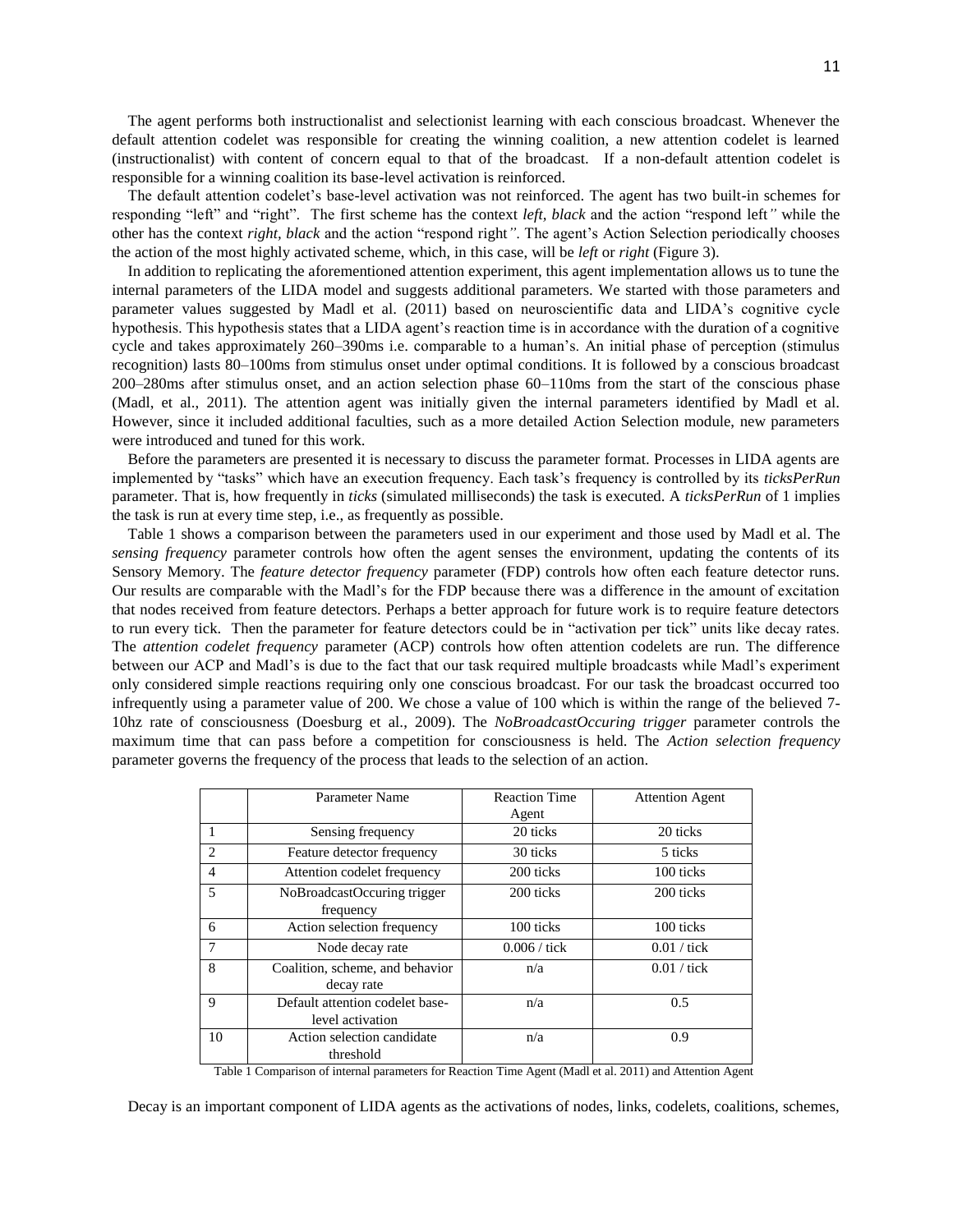and behaviors all decay. The *node decay rate* parameter determines how quickly the activation of nodes representing objects is decayed. The *coalition*, *scheme, and behavior decay rate* parameter governs how much activation is decayed away from coalitions, schemes, and behaviors every time step. These two decay rate parameters are equivalent<sup>3</sup> (Table 1) and thus there is effectively only one decay rate parameter for this agent. The *default attention codelet base-level activation* specifies the general importance of the default attention codelet. Its value is lower than that of newly learned attention codelets, which are learned with a base-level activation of 1.0. The *action selection candidate threshold* is a threshold for an action to be selected. All parameters not mentioned in Table were given values e.g. 1 or 0 so that they would have no effect.

**Discussion of Attention Agent Experiment.** The attention agent was run in a series of 100 trials including both congruent and incongruent trials. The average reaction time was 360ms for all congruent trials and 380ms for all incongruent trials. Our results for congruent and incongruent trials are in accordance with the results of Van Bockstaele's and others [\(Del Cul et al., 2007;](#page-12-14) [Fize et al., 2011;](#page-13-29) [Gaillard et al., 2009\)](#page-13-30). Indeed, we found that the reaction times were significantly different for the congruent and incongruent trials.

In this experiment the agent is alert to its task *al la* Posner since its sole sensory input is the visual image of the computer screen [\(Michael I Posner, et al., 2004\)](#page-14-4). This experiment is also a good example of how Posner's "orienting" is implemented in LIDA [\(Michael I Posner, et al., 2004\)](#page-14-4). For example suppose that during the first trial the cue and the target appeared in the same location: left. When the agent becomes conscious of the target appearing in the left it undergoes attentional learning. The attention codelet concerned with left would have its base-level activation reinforced. In the following trial, because of the learning from the previous trial, it will now be easier for a target appearing on the left to come to consciousness.

In this congruent case, two factors play an important role in action selection. The first factor relates to the intersection between the conscious broadcast and the contexts of the two schemes in Procedural Memory. Since the cue and target both appeared on the left, the scheme containing the action "press left" will have significantly more activation than the scheme containing the action "press right" because its context will better match the recent contents of consciousness.

The second factor relates to the fact that the conscious broadcast is sent directly to both Procedural Memory *and* Action Selection. When a conscious broadcast arrives in Action Selection and a behavior is present that behavior's context is updated and its activation may change as a result. Suppose during a congruent trial that the scheme for "press left" is instantiated and added to Action Selection as a result of several conscious broadcasts of the cue appearing on the left. Then, later, when a strong broadcast of the target arrives in Action Selection, the "press left" behavior is updated receiving sufficient new activation from that broadcast to go over the action selection threshold. Note that the arrival of a conscious broadcast carrying a target carries enough activation by itself to win the action selection competition and trigger action selection.

In the incongruent case, where, e.g., the cue appears on the right and target on the left, initial conscious broadcasts are related to the cue appearing the right and instantiate the scheme with action "press right". Thus, the scheme is instantiated in Action Selection albeit without sufficient activation for selection because the cue was not black. When the conscious broadcast of the target arrives, it excites this "incorrect" behavior but, again, the intersection between broadcast and context is insufficient to activate the behavior above selection threshold. In Procedural Memory, the scheme with action "press left" strongly matches this broadcast, is instantiated as a result, and enters Action Selection with enough activation to be selected right away. Since the instantiation time for a scheme is 20ms, the selection in the incongruent case requires an additional 20ms as compared to the congruent case. Recall that in the congruent case the "correct" behavior was already instantiated in the Action Selection at the time of the broadcast of the target.

The congruent case is a good example of how LIDA explains executive attention. The conscious broadcast of the cue (attention to the cue) primed the Action Selection part of LIDA allowing it to respond more quickly to a target appearing on the same side.

#### **CONCLUSION**

l

We present a conceptual and computational model of attention and attentional learning for intelligent software

<sup>&</sup>lt;sup>3</sup> Given the simplicity of this agent's perception we only cite one node decay parameter; however, for agents with more complex perception multiple such parameters likely having different values would be necessary [32].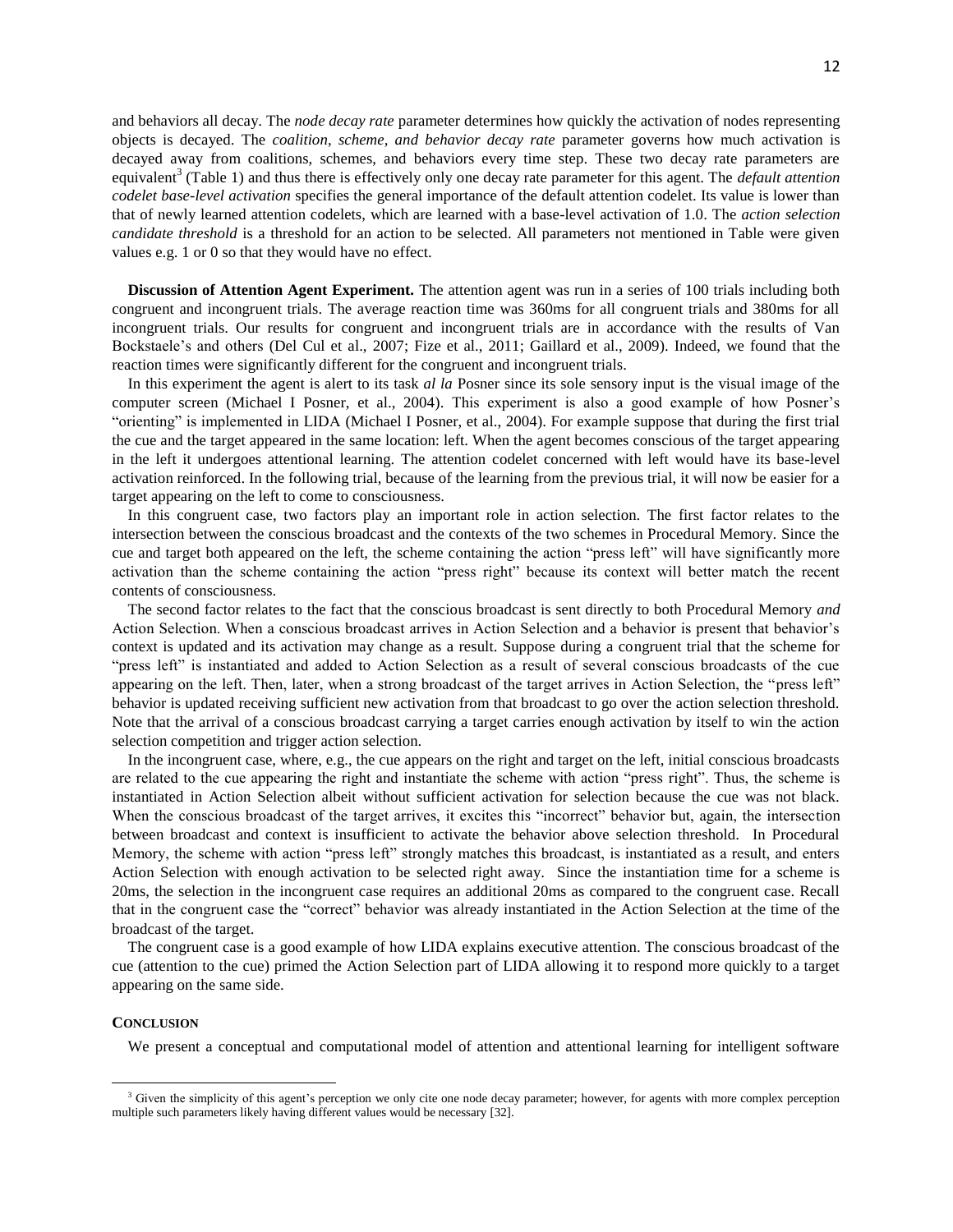agents in the context of the LIDA cognitive model. We explain how the LIDA model implements several aspects of attention including those identified [7] by Posner: 1.) alerting: "maintaining an alert state"; 2.) orienting: "focusing our senses on the information we want; and 3.) executive attention: "the ability to manage attention towards goals and planning".

Attentional learning is defined as the learning of to what to attend [\(Estes, 1993;](#page-13-2) [Vidnyánszky, et al., 2003\)](#page-15-0). This form of learning has not received its deserved attention in cognitive architecture research (see the BICA Table [\(Samsonovich, 2010\)](#page-14-13)), primarily since so few architectures contain explicit attention mechanisms. Attentional learning in the LIDA model occurs with each conscious broadcast, during which two modes of attentional learning may occur. In *selectionist learning,* the attention codelet that brought the winning coalition to consciousness has its base-level activation reinforced. In *instructionalist learning*, a brand-new attention codelet is created with a specific content of concern.

 We presented a LIDA-based agent implementation, which performs an attention manipulation task. The results of the agent's performance on this task are comparable with human data.

This work represents a first step toward implementing the full range of cognitive faculties associated with attention. The present theory can be considered as a base implementation of attention and attentional learning in a cognitive architecture. Future work will involve replicating more experiments (e.g., causal learning, episodic learning) with LIDA agents using the same parameters we obtained in this study and comparing the results with human data.

Our future work would be to explore how attention in the LIDA model controls and regulates a variety of processes, such as monitoring a task's procedures, detecting errors, resolving conflicts and modifying a task's procedures when necessary.

# **ACKNOWLEDGMENT**

We would like to thank the FQRNT for its financial support and all the members of CCRG lab who have contributed to the development of the LIDA's computational model.

# **REFERENCES**

- <span id="page-12-5"></span>Anderson, J. R., & Lebiere, C. (2003). The Newell test for a theory of cognition. *Behavioral and Brain Sciences, 5*(26), 587-640.
- <span id="page-12-1"></span>Baars, B. J. (1988). A cognitive theory of consciousness. *Cambridge: Cambridge University Press*.
- <span id="page-12-2"></span>Baars, B. J. (1997). In the Theater of Consciousness:The Workspace of the Mind. *Oxford: Oxford University Press*.
- <span id="page-12-3"></span>Baars, B. J. (2002). The conscious access hypothesis: origins and recent evidence. *Trends in Cognitive Science* (6), 47-52.
- <span id="page-12-0"></span>Bliss, J. P. (2003). An investigation of alarm related accidents and incidents in aviation. *International Journal of Aviation Psychology, 13(3)*, 249-268.
- <span id="page-12-7"></span>Brooks, R. A. (1986). A robust layered control system for a mobile robot. *IEEE Journal of Robotics and Automation, 2*(1), 14-23.
- <span id="page-12-12"></span>Chun, M. M., & Jiang, Y. (1999). Top-down attentional guidance based on implicit learning of visual covaria-tion. *Psychological Science, 10*, 360-365.
- <span id="page-12-8"></span>Connor, C. E., Egeth, H. E., & Yantis, S. (2004). Visual Attention: Bottom-Up Versus Top-Down. *Current Biology, 14*, R850–R852.
- <span id="page-12-9"></span>Damasio, A. R. (1999). The Feeling of What Happens: Body and Emotion in the Making of Consciousness. *New York: Harcourt Inc*.
- <span id="page-12-11"></span>Dayan, P., Kakade, S., & Montague, P. R. (2000). Learning and selective attention. *Nature America*, 1218-1223.
- <span id="page-12-6"></span>de Vega, M., Glenberg, A., & Graesser, A. (2008). Symbols and Embodiment:Debates on meaning and cognition. *Oxford: Oxford University Press*.
- <span id="page-12-4"></span>Dehaene, S., & Naccache, L. (2001). Towards a cognitive neuroscience of consciousness: basic evidence and a workspace framework. *Cognition 79*, 1-37.
- <span id="page-12-14"></span>Del Cul, A., Baillet, S., & Dehaene, S. (2007). Brain dynamics underlying the nonlinear threshold for access to consciousness. *PLoS Biol 5: e260*.
- <span id="page-12-13"></span>Doesburg, S., Green, J., McDonald, J., & Ward, L. (2009). Rhythms of consciousness: binocular rivalry reveals large-scale oscillatory network dynamics mediating visual perception. *PloS one 4: e6142*.
- <span id="page-12-10"></span>Dolan, R. J. (2002). Emotion, Cognition, and Behavior. *Science Vol. 298*, 1191-1194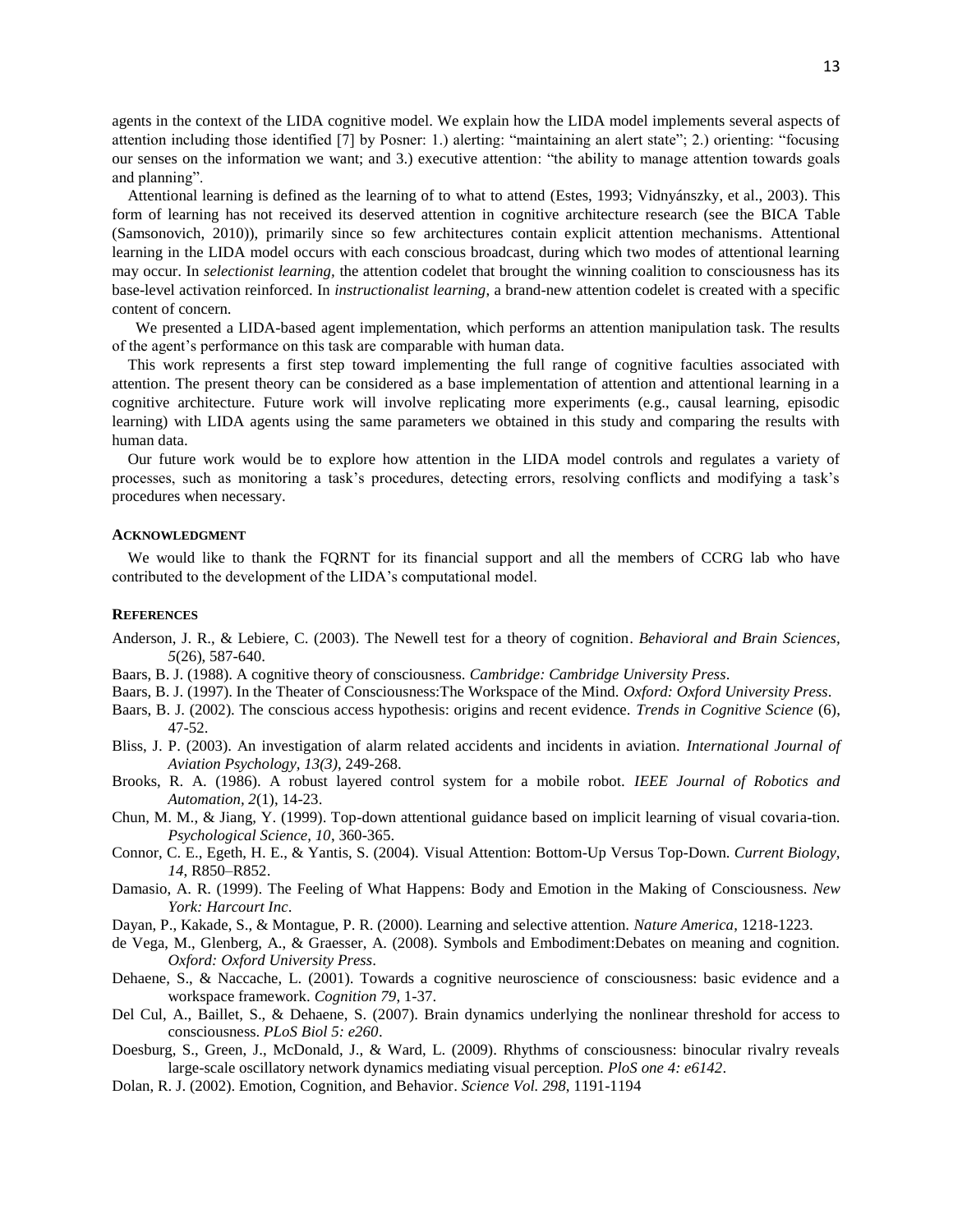- <span id="page-13-19"></span>Drescher, G. L. (1988). Learning from Experience Without Prior Knowledge in a Complicated World. *Proceedings of the AAAI Symposium on Parallel Models. AAAI Press*.
- <span id="page-13-18"></span>Drescher, G. L. (1991). Made-Up Minds: A Constructivist Approach to Artificial Intelligence. *Cambridge, MA: MIT Press*.
- <span id="page-13-10"></span>Edelman, G. M. (1987). *Neural Darwinism. New York:Basic Books*.
- <span id="page-13-2"></span>Estes, W. K. (1993). Classification and cognition. *Oxford: Oxford University Press*.
- <span id="page-13-25"></span>Fan, J., McCandliss, B. D., Fossella, b. J., Flombaum, J. I., & Posner, M. I. (2005). The activation of attentional networks. *NeuroImage 26*, 471 – 479.
- <span id="page-13-29"></span>Fize, D., Cauchoix, M., & Fabre-Thorpe, M. (2011). Humans and monkeys share visual representations. *publmed.gov*.
- <span id="page-13-26"></span>Franklin , S. (2000). Deliberation and Voluntary Action in "Conscious" Software Agents. *Neural Network World, 10*, 505-521.
- <span id="page-13-1"></span>Franklin, S. (2005). Evolutionary Pressures and a Stable World for Animals and Robots: A Commentary on Merker. *Consciousness and Cognition, 14*, 115-118.
- <span id="page-13-27"></span>Franklin, S., Baars, B. J., Ramamurthy, U., & Ventura, M. (2005). The Role of Consciousness in Memory. *Brains, Minds and Media, Vol.1, bmm150 (urn:nbn:de:0009-3-1505)*.
- <span id="page-13-16"></span>Franklin, S., Madl, T., D'Mello, S. K., & Snaider, J. (in review). LIDA: A Systems-level Architecture for Cognition, Emotion, and Learning.
- <span id="page-13-20"></span>Franklin, S., & Patterson, F. G. J. (2006). The Lida Architecture: Adding New Modes of Learning to an Intelligent, Autonomous, Software Agent. *Integrated Design and Process Technology, IDPT-2006, San Diego, CA, Society for Design and Process Science*.
- <span id="page-13-21"></span>Franklin, S., & Ramamurthy, U. (2006). Motivations, Values and Emotions: 3 sides of the same coin. *Proceedings of the Sixth International Workshop on Epigenetic Robotics, Paris, France, 128*, 41-48.
- <span id="page-13-23"></span>Franklin, S., & Ramamurthy, U. (2006). Motivations, values and emotions: three sides of the same coin. *In Proceedings of the Sixth International Workshop on Epigenetic Robotics.Paris, France, September 2006, Lund University Cognitive Studies, 128*, 41-48.
- <span id="page-13-30"></span>Gaillard, R., Dehaene, S., Adam, C., Cle´menceau, S., & Hasboun, D. (2009). Converging intracranial markers of conscious access. *PLoS Biol 7*.
- <span id="page-13-3"></span>Gelman, R. S. (1969). Conservation acquisition: a problem of learning to attend to relevant attributes. *Journal of Experimental Child Psychology, 7*, 167–187.
- <span id="page-13-24"></span>Haerich, P. (1994). Startle Reflex Modification: Effects of Attention Vary With Emotional Valence. *Psychological Science*, 407-410.
- <span id="page-13-8"></span>Häkkinen, M. (2010). *Why Alarms Fail: A Cognitive Explanatory Model.* University of Jyväskylä.
- <span id="page-13-17"></span>Harnad, S. (1990). The Symbol Grounding Problem. *Physica D 42*, 335-346.
- <span id="page-13-14"></span>Hintzman, D. L. (2011). Research Strategy in the Study of Memory: Fads, Fallacies, and the Search for the ÄúCoordinates of Truth' Äù. *Perspectives on Psychological Science, 6(3)*, 253-271.
- <span id="page-13-12"></span>Hofstadter, D., R, & Mitchell, M. (1994). The Copycat Project: A model of mental fluidity and analogy-making. *In advances in connectionist and neural computation theory, Vol.2:logical connections, ed. K.J. Holyoak, and J.A. Barnden. Norwood N.J.: Ablex.*
- <span id="page-13-5"></span>Iordanova, M. D., McNally, G. P., & Westbrook, R. F. (2006). Opioid Receptors in the Nucleus Accumbens Regulate Attentional Learning in the Blocking Paradigm. *Journal of Neuroscience, 26*, 4036-4045.
- <span id="page-13-11"></span>Jackson, J. V. (1987). Idea for a mind. *SIGART Newsletter*, 23-26.
- <span id="page-13-0"></span>James, W. (1890). The Principles of Psychology. *Cambridge, MA: Harvard University Press*.
- <span id="page-13-9"></span>Kanwisher, N. (2001). Neural events and perceptual awareness. *Cognition, 79:89*(79), 89-113.
- <span id="page-13-22"></span>Koch, C., & Ullman, S. (1985). Shifts in selective visual attention: towards the underlying neural circuitry. *Human Neurobiology 4(4):*, 219-227.
- <span id="page-13-4"></span>Kruschke, J. K. (2010). Models of attentional learning. *In: E. M. Pothos and A. Wills (eds.), Models of Learning and Categorization, Cambridge University Press*.
- <span id="page-13-7"></span>Lachman, R., Tatsuoka, M, & Bonk, W. J. (1961). Human behavior during the tsunami of May. *Science, 133*, 1405- 1409.
- <span id="page-13-15"></span>Langley, P., Laird, J. E., & Rogers, S. (2008). Cognitive architectures: Research issues and challenges. *Cognitive Systems Research.<http://cll.stanford.edu/research/ongoing/icarus/>*.
- <span id="page-13-6"></span>Leach, P. (1997). *Your Baby and Child: From Birth to Age Five*. New York: Alfred A. Knopf.
- <span id="page-13-28"></span>LeDoux, J. E. (2000). Emotion circuits in the brain. *Annual Review of Neuroscience, 23*, 155-184.
- <span id="page-13-13"></span>Lewin, K. (1951). Field theory in sociall science: selected theoretical papers. *New York: Harper & Row*.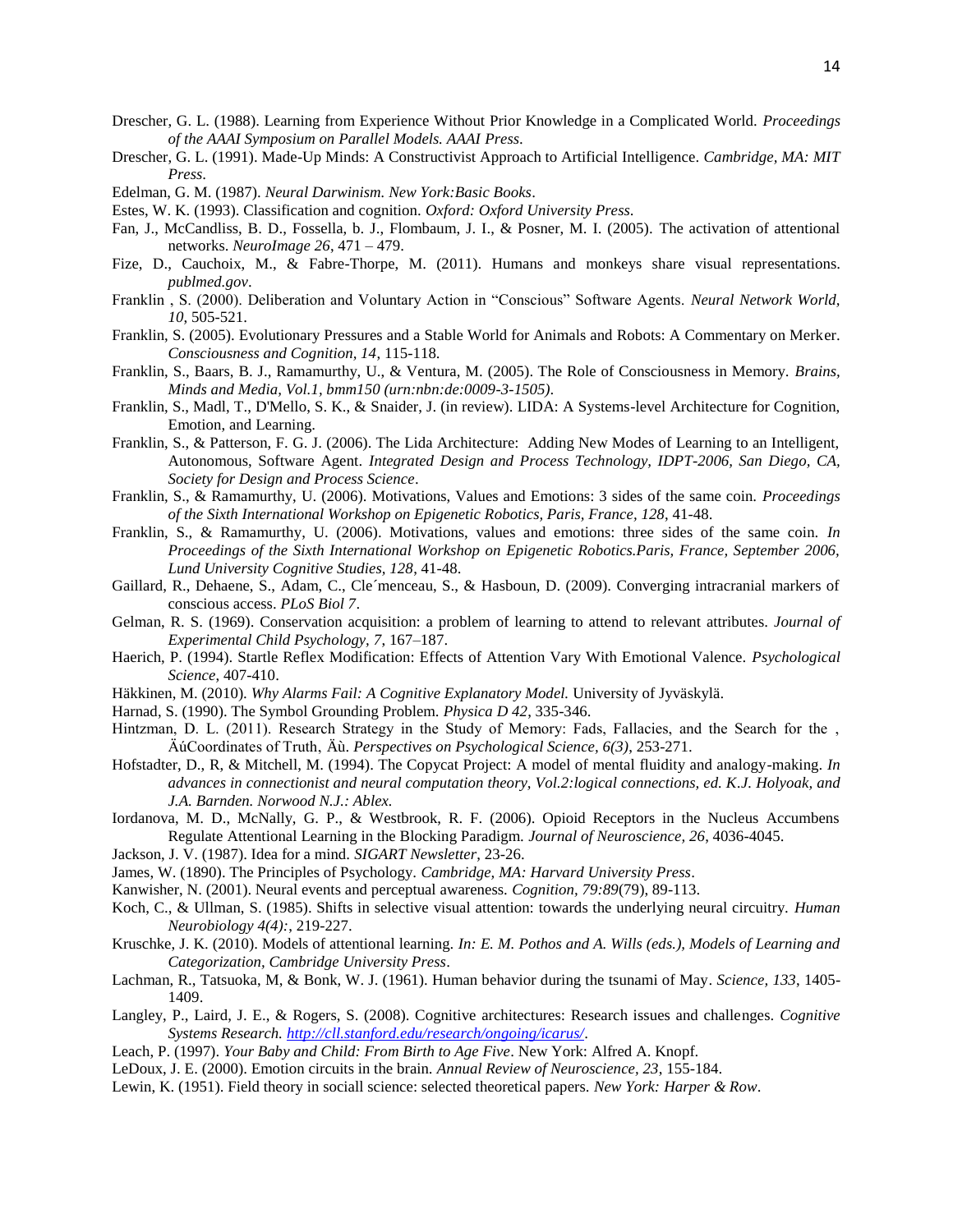- <span id="page-14-26"></span>Liddell, B. J., Brown, K. J., Kemp, A. H., Barton, M. J., Das, P., Peduto, A., et al. (2005). A direct brainstem– amygdala–cortical dalarmT system for subliminal signals of fear. *NeuroImage 24*, 235- 243.
- <span id="page-14-31"></span>Madl, T., Baars, B. J., & Franklin.Stan. (2011). The Timing of the Cognitive Cycle. *PLoS ONE*.
- <span id="page-14-14"></span>Maes, P. (1989). How to do the right thing. *Connection Science, 1*, 291-323.
- <span id="page-14-5"></span>Mateo, J. M. (2010). Alarm calls elicit predator-specific physiological responses. *Biol. Lett, 6*, 623–625.
- <span id="page-14-1"></span>Merker, B. (2005). The liabilities of mobility: A selection pressure for the transition to consciousness in animal evolution. *Consciousness and Cognition, 14*, 89-114.
- <span id="page-14-25"></span>Miller, E., & Cohen, J. (2001). An integrative theory of prefrontal cortex function. *Annu Rev Neurosci, 24 (1)*, 167- 202.
- <span id="page-14-6"></span>Miller, S. M., & Fu, W.-T. (2007). The role of temporal sequence learning in guiding visual attention allocation. *Proceedings of the human factors and ergonomics society 51st annual meeting*, 1368-1372.
- <span id="page-14-9"></span>Minsky, M. (1986). Society of Mind. *New York: Simon and Schuster*.
- <span id="page-14-15"></span>Negatu, A., & Franklin, S. (2002). An action selection mechanism for 'conscious' software agents. *Cognitive Science Quarterly, 2*, 363-386.
- <span id="page-14-12"></span>Newell, A. (1973). You can't play 20 questions with nature and win: Projective comments on the papers of this symposium. *In W. G. Chase (Ed.), Visual information processing. New York: Academic Press*.
- <span id="page-14-27"></span>Ogawa, H., & Yagi, A. (2002). The Implicit Processing in Multiple Object Tracking. *Technical Report on Attention and Cognition, 10*, 1-4.
- <span id="page-14-10"></span>Ornstein, R. (1986). Multimind. *Boston: Houghton Mifflin*.
- <span id="page-14-19"></span>Phelps, E. A. (2006). Emotion and Cognition: Insights from studies of the human amygdala. *Annual Review of Psychology, 57*, 27-53.
- <span id="page-14-16"></span>Posner, M. I. (2004). *Cognitive Neuroscience of Attention*: The Guilford Press.
- <span id="page-14-17"></span>Posner, M. I. (2009). Michael Posner on the Anatomy of attentional networks – a historical perspective. *GoCognitive*.
- <span id="page-14-4"></span>Posner, M. I., & Fan, J. (2004). ATTENTION AS AN ORGAN SYSTEM. In J. R. Pomerantz & M. C. Crair (Eds.), *Topics in Integrative Neuroscience: From Cells to Cognition*. Cambridge UK: Cambridge University Press.
- <span id="page-14-24"></span>Posner, M. I., & Rothbart, M. K. (1998). Attention, self-regulation and consciousness. *Phil. Trans. R. Soc. Lond. B 353 (1377)*, 1915-1927.
- <span id="page-14-23"></span>Posner, M. I., Rothbart, M. K., & Sheese, B. E. (2007). The anterior cingulate gyrus and the mechanism of selfregulation. *Cognitive, Affective, & Behavioral Neuroscience, 7 (4)*, 391-395.
- <span id="page-14-21"></span>Posner, M. I., Snyder, C. R. R., & Davidson, D. J. (1980). Attention and the detection of signals. *Journal of Experimental Psychology: General, 109*, 160-174.
- <span id="page-14-2"></span>Purves, D., Brannon, E., Cabeza, R., Huettel, S. A., LaBar, K., Platt, M., et al. (2008). *Principles of cognitive neuroscience*. Sunderland, Massachusetts: Sinauer Associates.
- <span id="page-14-3"></span>Ratey, J. J. (2001). *A User's Guide to the Brain: Perception, Attention, and the Four Theaters of the Brain.* Vintage Books.
- <span id="page-14-7"></span>Reynolds, J. H., & Heeger, D. J. (2009). The normalization model of attention. *Neuron, 61(2)*, 168-185.
- <span id="page-14-20"></span>Rolls, E. T. (2000). Neurophysiology and functions of the primate amygdala, and the neural basis of emotion. In The Amygdala: a Functional Analysis (ed. Aggleton, J. P.). *Oxford Univ. Press, Oxford, UK*, 447-478.
- <span id="page-14-13"></span>Samsonovich, A. V. (2010). Toward a Unified Catalog of Implemented Cognitive Architectures. *Proceeding of the 2010 Conference on Biologically Inspired Cognitive Architectures*, 195-244.
- <span id="page-14-18"></span>Sarter, M., Givens, B., & Bruno, J. P. (2001). The cognitive neuroscience of sustained attention: where top-down meets bottom-up. *Brain Research Reviews 35*, 146–160.
- <span id="page-14-11"></span>Schneider, W., & Chein, J. M. (2003). Controlled & automatic processing: behavior, theory, and biological mechanisms. *Cognitive Science Quarterly, 27*, 525-559.
- <span id="page-14-8"></span>Shanahan, M. (2010). Embodiment and the Inner Life. *Oxford: Oxford University Press*.
- <span id="page-14-22"></span>Sloman, A. (1987). Motives Mechanisms Emotions. *in Emotion and Cognition 1(3)*, 217–234.
- <span id="page-14-28"></span>Sloman, A. (1998). Damasio, Descartes, Alarms and Meta-management. *Proceedings Symposiumon Cognitive Agents: Modeling Human Cognition.San Diego: IEEE*.
- <span id="page-14-29"></span>Squire, L. R., & Kandel, E. R. (2000). *Memory: From Mind to Molecules*: W. H. Freeman.
- <span id="page-14-0"></span>Thorne, G. C., & Alice, T. (2003). What is Attention? , June 2006, from [www.cdl.org/resource](http://www.cdl.org/resource-library/articles/attention2.php?)[library/articles/attention2.php?](http://www.cdl.org/resource-library/articles/attention2.php?)
- <span id="page-14-30"></span>Van Bockstaele, B., Verschuere, B., Houwer, J. D., & Crombez, G. (2010). On the costs and benefits of directing attention towards or away from threat-related stimuli: A classical conditioning experiment. *Behaviour Research and Therapy, 48*, 692-697.